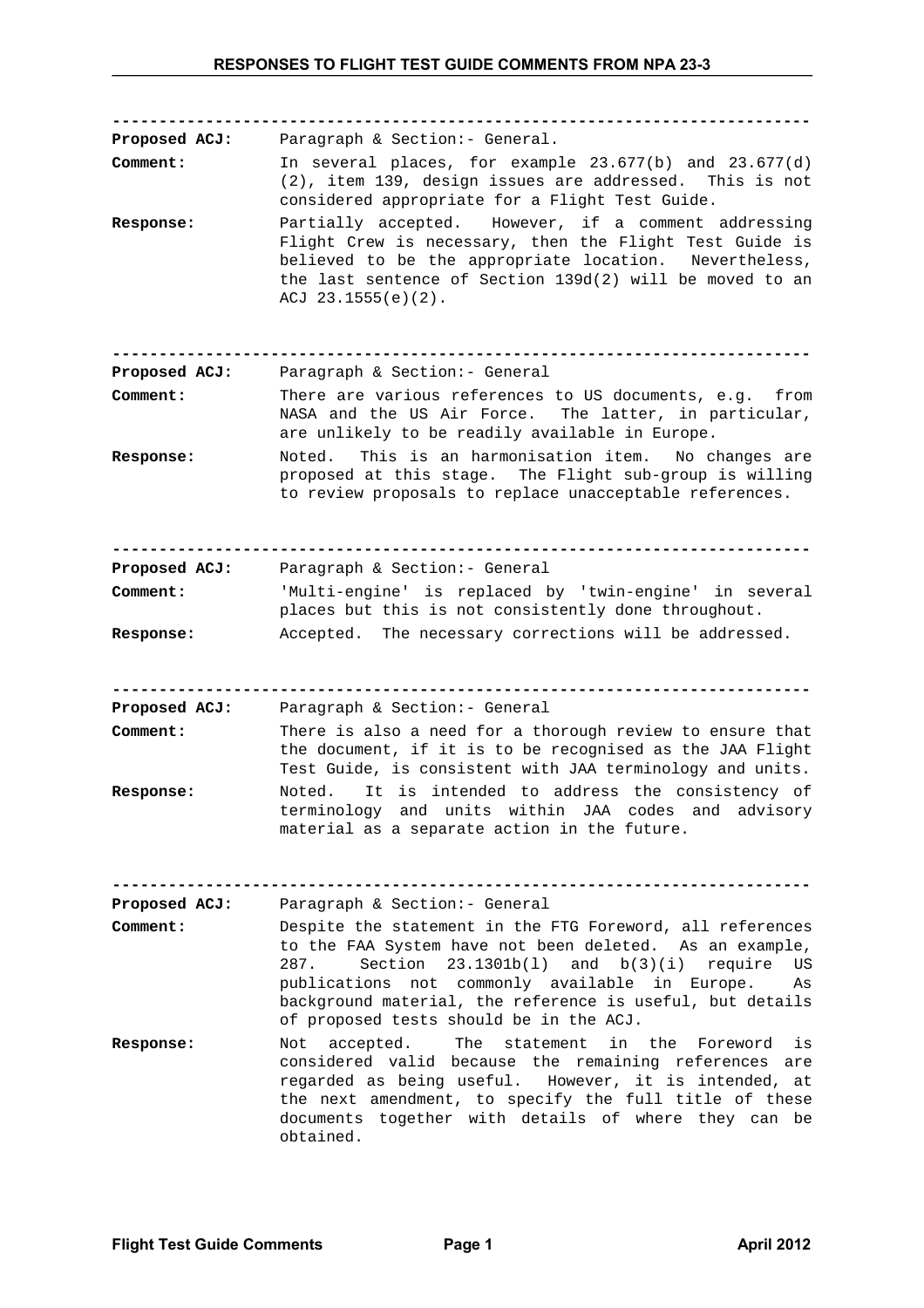**--------------------------------------------------------------------------- Proposed ACJ:** Paragraph & Section:- 2, 6 Section 23.21. **Comment:** a(5), a(4) seeks to prevent improper advantage being taken of the airspeed tolerances. As accurate measurement of airspeed by both determination of position error and indicator calibration is required, the possibility that an applicant might behave in this way would be eliminated [if] these tolerances were restricted to performance tests. For handling tests a statement should be added that airspeed error that provided alleviation was unacceptable. To take two examples: - on a low performance aeroplane when showing compliance JAR 23.173(b)(l), to invoke the tolerance to extend the "friction band" to more than 10% could be a useful alleviation. - the high speed end, to allow tests nominally to Vne or  $V<sub>D</sub>$  to be to any lesser speed should be unacceptable. **Response:** Noted. However, the existing text is believed to cover adequately these concerns. **--------------------------------------------------------------------------- Proposed ACJ:** Paragraph & Section:- 4, 6b(3)(ii) **Comment:** Ballast. This assumes that ballast is only ever required for aft cg tests. We are not aware that jettisonable ballast has ever been used. **Response:** Partially accepted. The present text was felt to be clear and helpful, except that the "forward" will be deleted in the 3rd sentence:- *Solid and Liquid Ballast. ...... In critical tests, the ballast should be loaded in a manner so that disposal in flight can be accomplished and be located at a point which will produce a significant c.g. shift forward when jettison takes place ... ....* **--------------------------------------------------------------------------- Proposed ACJ:** Paragraph & Section:- 4, 7a(1) **Comment:** CG Envelope. Line 3 "about" is ambiguous. It should read "on either side of..." **Response:** Accepted. The text will read:- *(1) C.G. Envelope. ... This relief is only acceptable when the test data general scatter is about either side of the limiting c.g. or when e.g. correction from test c.g. to limit c.g. is acceptable. .....* **--------------------------------------------------------------------------- Proposed ACJ:** Paragraph & Section:- 6, 9a **Comment:** Ballast. There should be some treatment of moveable ballast (it was required operationally on the Optica).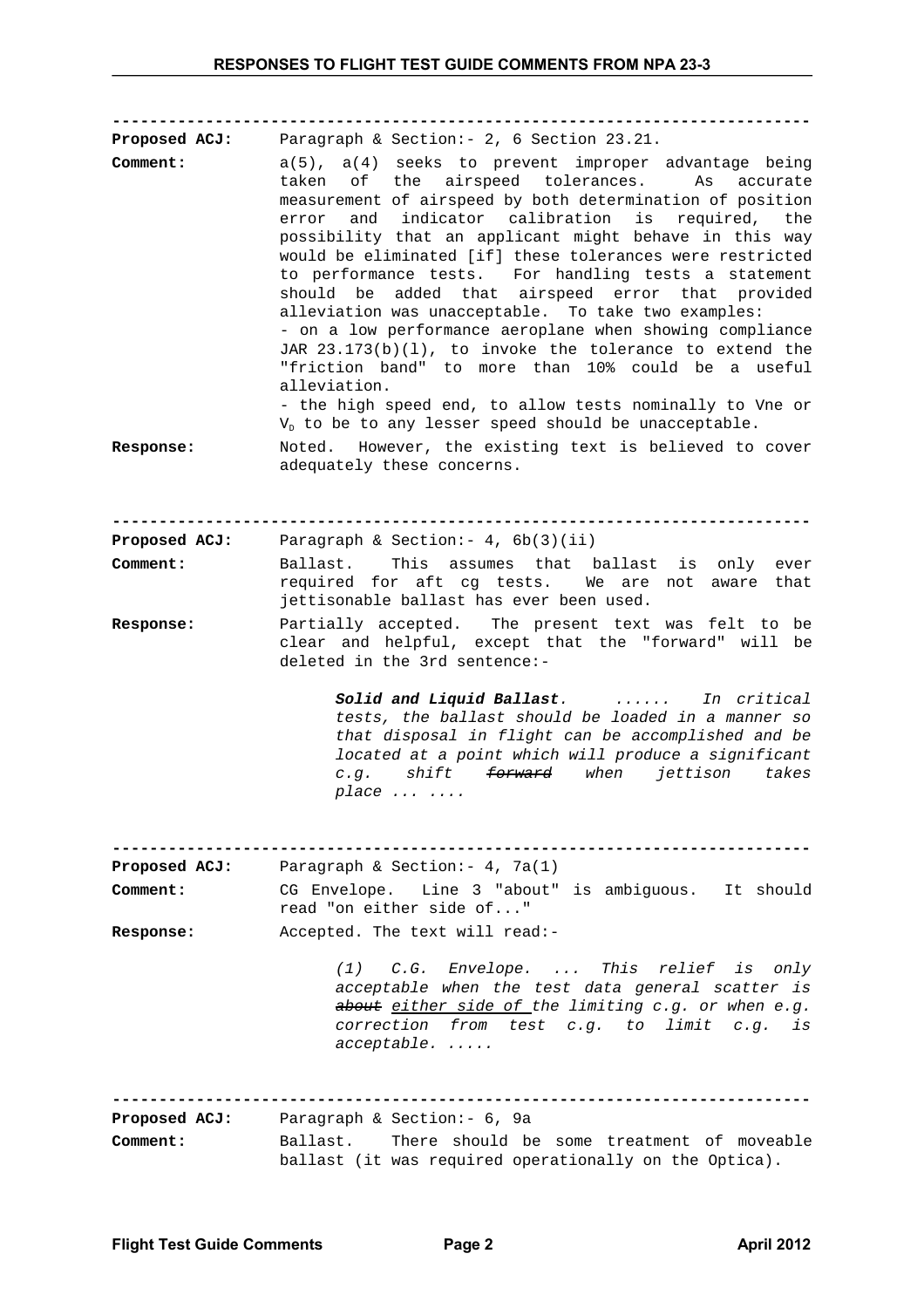| <b>Response:</b>     | Not accepted. The introduction of in-flight moveable<br>ballast would require a rule change by a separate NPA<br>Furthermore, the example given as justification<br>action.<br>was regarded as a special design feature, for which<br>special conditions would seem to be more appropriate.                                                                                                                |
|----------------------|------------------------------------------------------------------------------------------------------------------------------------------------------------------------------------------------------------------------------------------------------------------------------------------------------------------------------------------------------------------------------------------------------------|
| Proposed ACJ:        | Paragraph & Section: - $8$ , $11b(3)(ii)(B)$                                                                                                                                                                                                                                                                                                                                                               |
| Comment:             | Turbo Prop Governors. It is not clear which 'governor'<br>should be inoperative and which 'maximum' is intended.<br>This paragraph should have specific turboprop material<br>added, which is more explicit.                                                                                                                                                                                               |
| Response:            | Noted. The JAR 23 Study Group would welcome proposals<br>for future consideration.                                                                                                                                                                                                                                                                                                                         |
| <b>Proposed ACJ:</b> | Paragraph & Section: - 16, 8 Section 23.51.                                                                                                                                                                                                                                                                                                                                                                |
| Comment:             | $c(3)$ . A reminder should be added that ability to take off<br>satisfactorily in a crosswind of not less than 0.2 Vso<br>must be demonstrated. An AFM statement is required<br>$(23.1585(a)(2))$ .                                                                                                                                                                                                        |
| Response:            | Not accepted. The crosswind case is comprehensively<br>covered separately in Flight Test Guide section 207 for<br>both take-off and landing.                                                                                                                                                                                                                                                               |
| Proposed ACJ:        | Paragraph & Section: - 20                                                                                                                                                                                                                                                                                                                                                                                  |
| Comment:             | Typos (several). Replace VLOF by VLOF.                                                                                                                                                                                                                                                                                                                                                                     |
| <b>Response:</b>     | Accepted. These will be corrected.                                                                                                                                                                                                                                                                                                                                                                         |
| <b>Proposed ACJ:</b> | Paragraph & Section: - 21, 19c                                                                                                                                                                                                                                                                                                                                                                             |
| Comment:             | Extrapolation of data. Paragraph 19c addresses altitude<br>extrapolation for take-off performance on commuters -<br>this coverage appears ad-hoc and incomplete. (BCAR K2-2,<br>Appendix, includes standards for the extrapolation of<br>data in terms of altitude, temperature and weight.)<br>[Note: For JAR 25 extrapolation guidance regarding weight<br>and altitude is agreed, but not temperature]. |
| <b>Response:</b>     | The JAR 23 Study Group would welcome proposals<br>Noted.<br>and justification for future consideration                                                                                                                                                                                                                                                                                                     |
| <b>Proposed ACJ:</b> | Paragraph & Section: - 24, 20b(11)(ii)                                                                                                                                                                                                                                                                                                                                                                     |
| Comment:             | Reverse Thrust.<br>The 10 kt crosswind is not in AC23-8A,<br>Change 1, yet is not marked by marginal line.                                                                                                                                                                                                                                                                                                 |
| Response:            | Not accepted. The origin of the 10kts is FAR 23 Flight<br>Test Guide item $21.b.(11)(ii)$ (Change 1) on page 28.                                                                                                                                                                                                                                                                                           |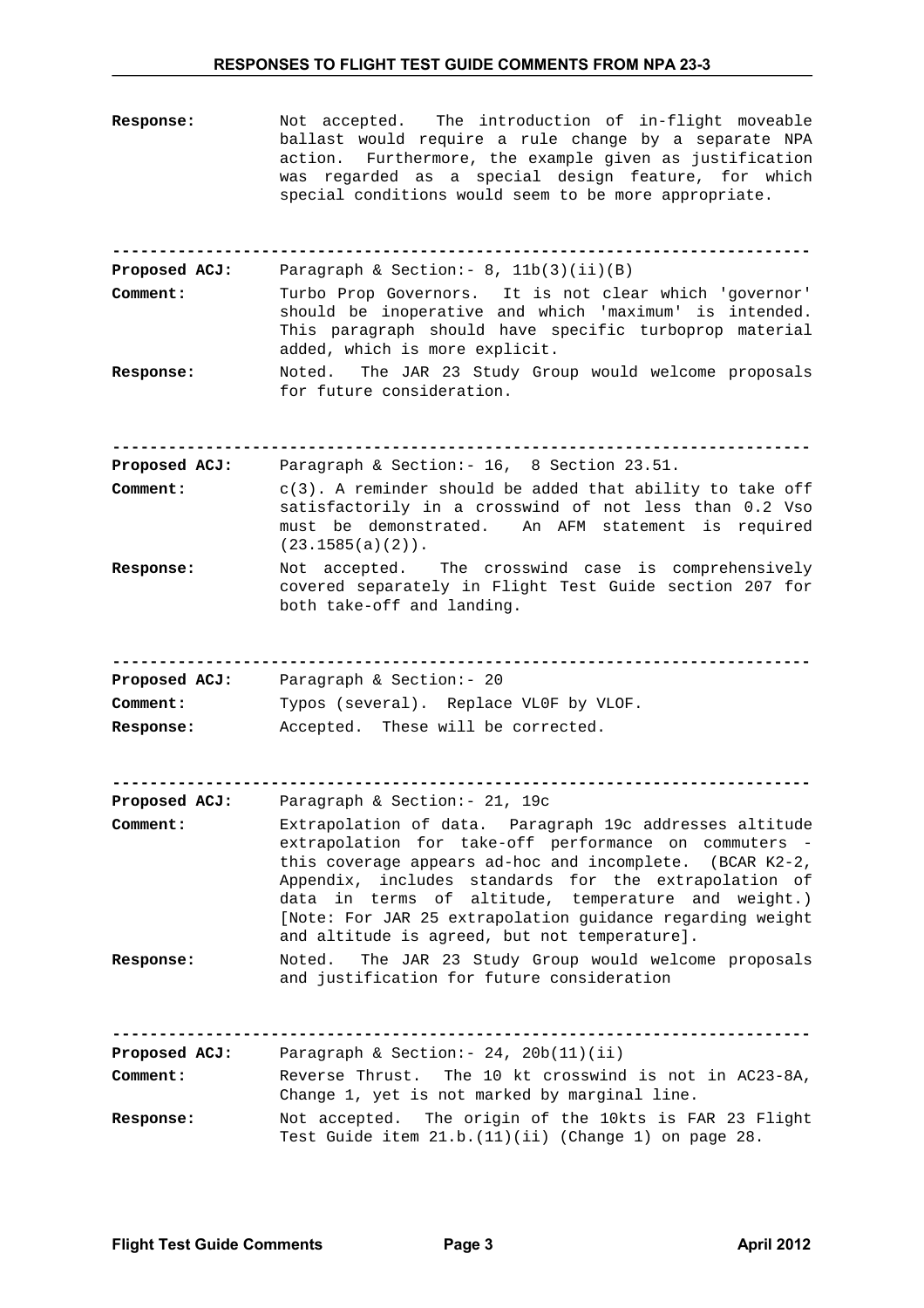**--------------------------------------------------------------------------- Proposed ACJ:** Paragraph & Section:- 25, 20b(12) **Comment:** Time Delays. The figure is inaccurate; AC23-8A is better. **Response:** Accepted. JAR Fig 21-1 will be corrected. **--------------------------------------------------------------------------- Proposed ACJ:** Paragraph & Section:- 25, 20c(1) **Comment:** ARP-926A. The reference to SAE document ARP-926A is not appropriate for JAA. (Also see page ACJ-42). **Response:** Not accepted. References to SAE documentation is considered acceptable. **--------------------------------------------------------------------------- Proposed ACJ:** Paragraph & Section:- 27, 22b(2)(iv) **Comment:** Power Lapse. This paragraph is a statement. It should be rephrased to indicate what an applicant is expected to do about engine power lapse at varying altitudes. **Response:** Noted. A text proposal, with justification, would be welcomed for future consideration. **--------------------------------------------------------------------------- Proposed ACJ:** Paragraph & Section:- 30, 22j **Comment:** Reduced Power Take-offs. Additionally, reduced power take-offs should be prohibited for non-standard operations, or when workload is increased due to unserviceability or other factor. **Response:** Accepted. The text will be amended as follows:- *(iv) The AFM states, as a limitation, that reduced takeoff power settings may not be used: (A) When the antiskid system (if installed) is inoperative. (B) On runways contaminated with snow, slush, or ice. (C) On wet runways and runways contaminated with snow, slush, or ice, unless suitable performance accountability is made to for the increased acceleration and stopping distances on these the wet surface. (D) When items affecting performance cause a significant increase in crew workload. Examples are in operative equipment (e.g. inoperative engine gauges, reversers or engine systems resulting in the need for additional performance corrections) or nonstandard operations (i.e. any situation requiring a non-standard take-off technique)*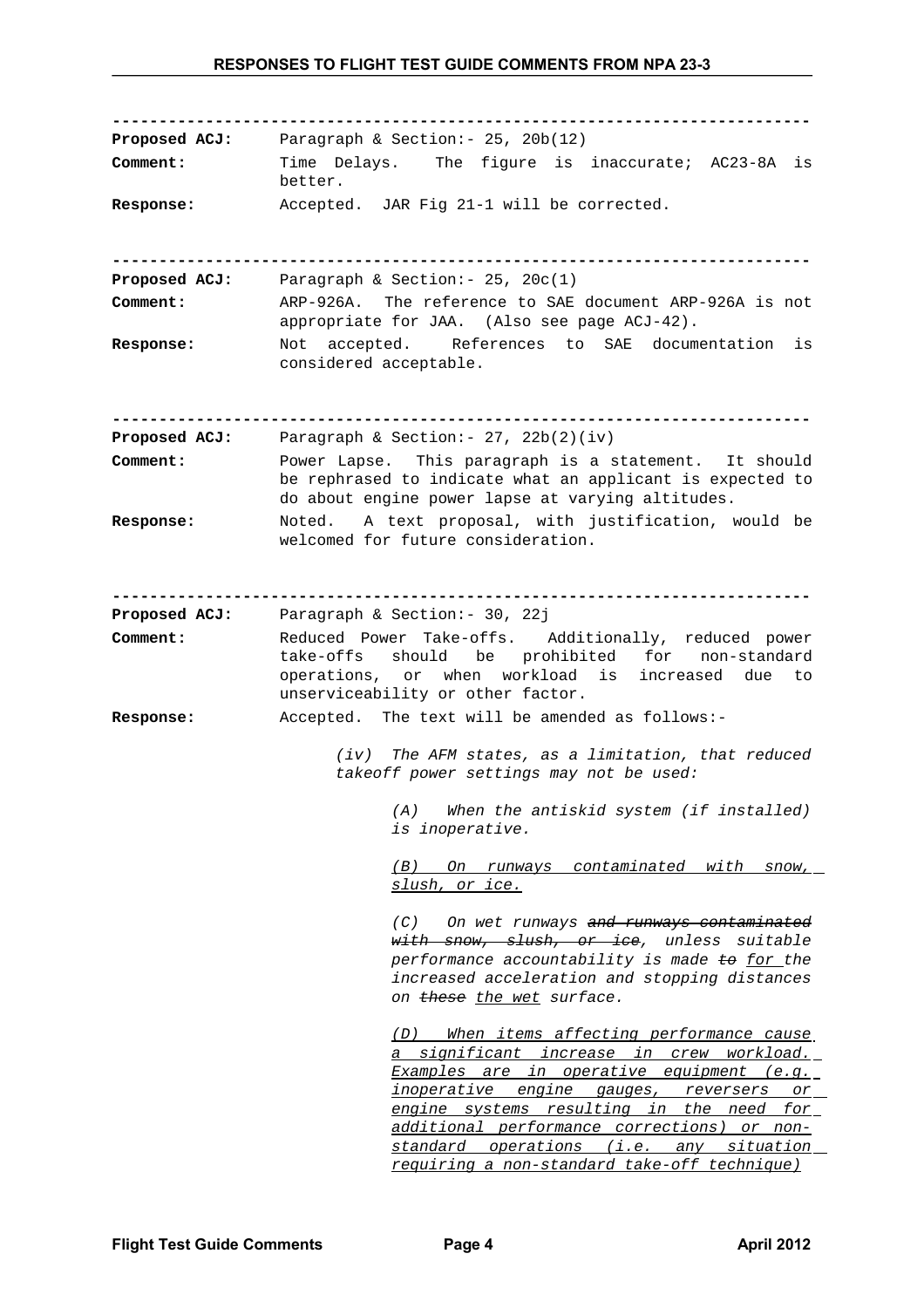**--------------------------------------------------------------------------- Proposed ACJ:** Paragraph & Section:- 33, 24b(1) **Comment:** Net Takeoff Flight Path. JAR 23 does not address three and four-engined aeroplanes. **Response:** Accepted. The text will be amended as follows: *b. Net Takeoff Flight Path - Section 23.61(b) and (c). (1) The net takeoff flight path is the actual path diminished by a gradient of 0.8 percent for two-engine aeroplanes, 0.9 percent for three-engine aeroplanes, and 1.0 percent for four-engine aeroplanes. See figure 24-2.* **--------------------------------------------------------------------------- Proposed ACJ:** Paragraph & Section:- 34, 25 Section 23.65 **Comment:** b(2) A warning should also be given about misleading results caused by vertical air movements due to standing waves both upwind and downwind of high ground. Their presence can be difficult to detect because the air can be smooth with no lenticular clouds. Downwind their effects can extend 30 or more miles and persist after the wind has died. **Response:** Noted. This subject is covered by Section 16a(1) (Atmospheric Standards). **--------------------------------------------------------------------------- Proposed ACJ:** Paragraph & Section:- 34, 25 Section 23.65 **Comment:** b(8). The implication is that the authorities will accept AFM climb performance which takes advantage of continuously tapering climb speed with altitude. CAA has in the past refused to accept data based on this technique; at best CAA has allowed speed reduction to be scheduled in easily remembered and applied steps. Unless CAA has changed this policy, the point should be included in the ACJ. **Response:** Not accepted. This comment would first require a change of the requirement text. (Paragraph 23.65(a)(4) requires a climb speed not less than the greater of  $1\cdot1$  V<sub>MC</sub> and  $1\cdot2$  $V_{S1}$  for twin-engined aeroplanes, and not less than 1.2  $V_{S1}$ for single-engined aeroplanes.) **--------------------------------------------------------------------------- Proposed ACJ:** Paragraph & Section:- 35, 25b(6) **Comment:** Sawtooth climb. The drawback to the sawtooth climb method is that heavy reliance is placed on the data close to the critical AFM conditions, and an optimistic data fairing can mislead. Consequently a set of further check climbs should be flown at the critical AFM conditions.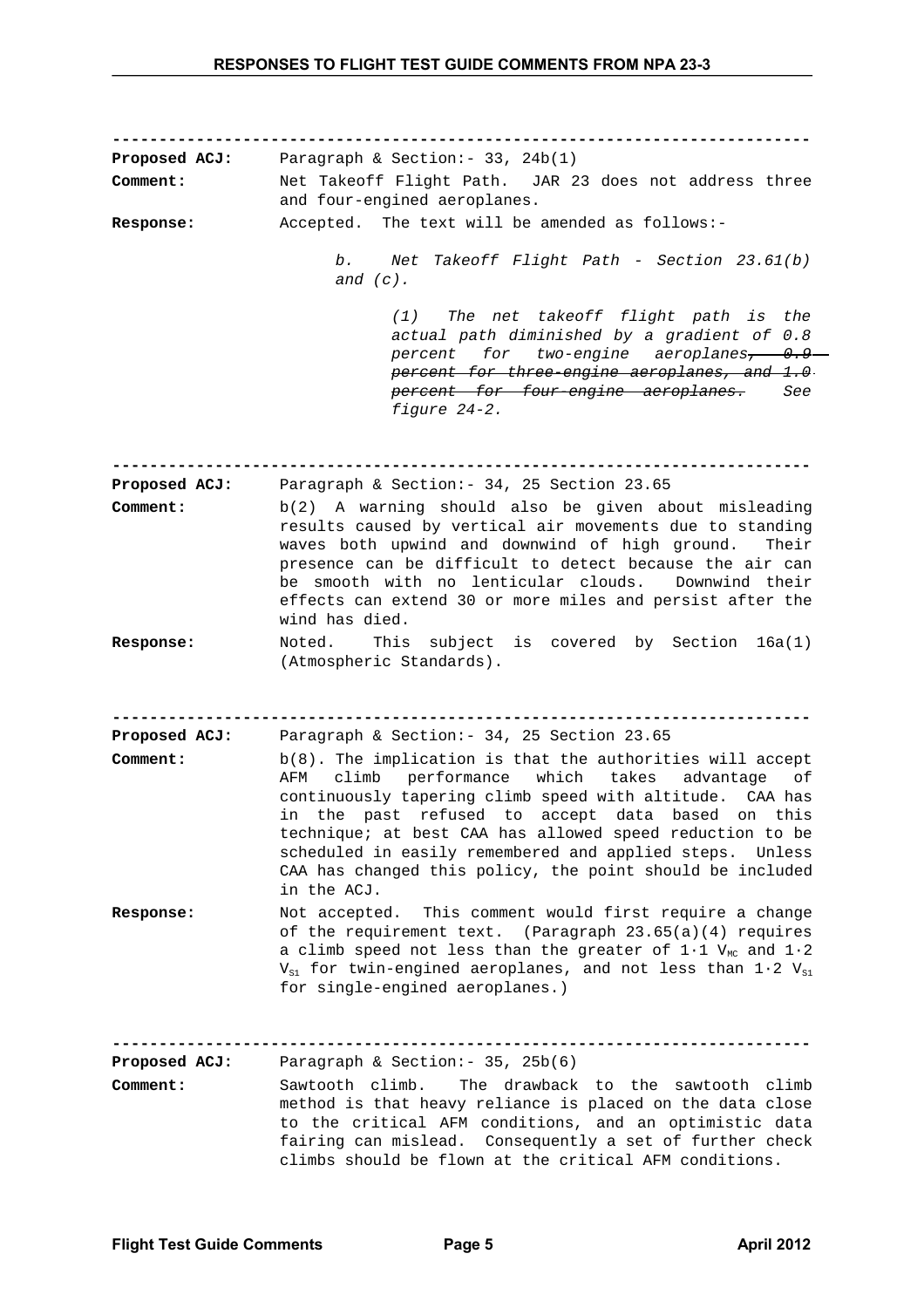**Response:** Not accepted. The specified level of accuracy is considered appropriate for this class of aeroplane.

**---------------------------------------------------------------------------**

- **Proposed ACJ:** Paragraph & Section:- 27 Section 23.67. **Comment:** a(2). The last sentence is not understood. 23.1587(c) does not require best rate of climb data regardless of ability to meet cooling requirements; engine cooling may require climb performance to be scheduled at speeds above those for best rate of climb, the applicant having to accept the consequent performance penalty.
- **Response:** Accepted. The text will be amended as follows:-

*Secondary objectives are to establish the climb speed to be used in the cooling tests required by 23.1041 through 23.1047, including the appropriate speed variation with altitude, and to establish the speed for best rate of climb (or for minimum descent, as appropriate) a climb speed (or descent speed, as appropriate) which, irrespective of the speed used in demonstrating compliance with climb and cooling requirements, is required for presentation in the AFM in accordance with JAR 23.1587(c)(5).*

**---------------------------------------------------------------------------**

- **Proposed ACJ:** Paragraph & Section:- 27 Section 23.67 b(l). **Comment:** The last sentence is not understood. Engines may differ in power delivered due, for instance, to different accessory loads; thrust on propeller-driven aircraft may differ with installed position, e.g. wing-mounted tractor engines having the same direction of rotation will not deliver the same thrust port and starboard. The critical engine must be determined by flight test and AFM performance be based on the results from that engine.
- **Response:** Accepted. The background to the intent of the last sentence is not known. It is proposed that it can be deleted as it does not add significantly to the clarification provided by the remainder of the text.

*The relative power or thrust capabilities of each engine should be established so that comparative climb performance data can be corrected to equal engine powers.*

**--------------------------------------------------------------------------- Proposed ACJ:** Paragraph & Section:- 39, 27 Table **Comment:** Typo, line 3, "£" should be "£". Also see line 4 and 5. **Response:** Accepted. These will be corrected as proposed.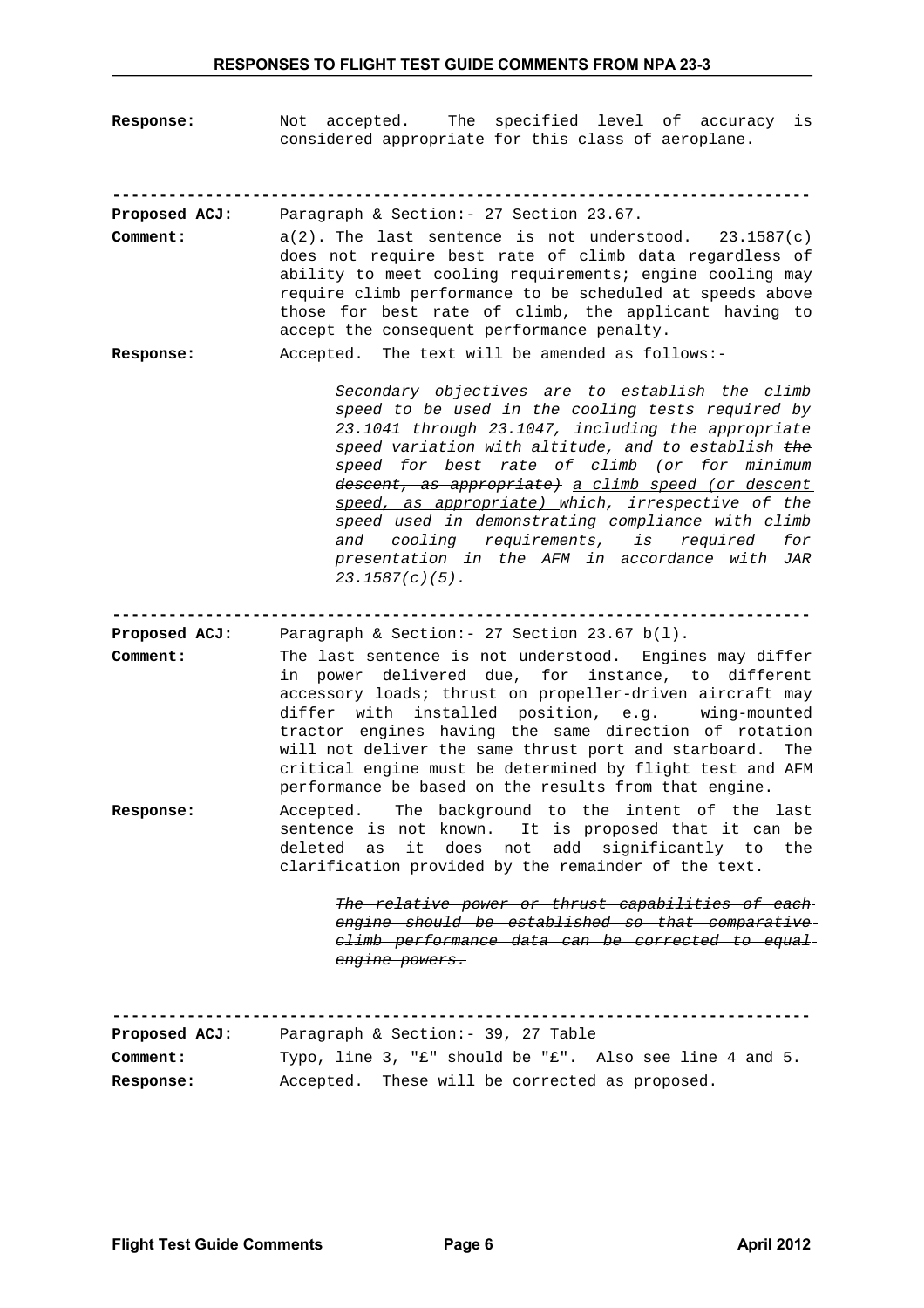**--------------------------------------------------------------------------- Proposed ACJ:** Paragraph & Section:- 39, 27 Table **Comment:** Typo, line 9, 11. The "<sup>3</sup>" in front of speed factors and gradients should be "3". **Response:** Accepted. These will be corrected as proposed. **--------------------------------------------------------------------------- Proposed ACJ:** Paragraph & Section:- 41, 28b(2) **Comment:** Sawtooth Glides. Glide performance need not be established to the same level of accuracy as climb performance, and consequently establishing a complete drag polar is unnecessary. A small number of glides at close to the expected best glide speed would suffice. **Response:** Accepted. The opening text of paragraph 28(b)(2) will be modified as follows:-  *(2) S awtooth Glides. If sawtooth glides are used to determine the glide performance, these glides.....* **--------------------------------------------------------------------------- Proposed ACJ:** Paragraph & Section:- 41, 28b(3) **Comment:** AFM Glide data. A statement of NM per 1000 ft loss of altitude would be sufficient. **Response:** Accepted. Sub-paragraph b(3) will be amended accordingly as follows:- (3) A chart or table should be constructed for the AFM that presents the literal (over-theground) gliding distances for the altitude range expected in service, at the best glide speed as determined in (3) of this section. As a minimum, a statement of nautical miles per 1000 feet loss of altitude at the demonstrated configuration and speed at MTOW, standard day, no wind, has to be given. **--------------------------------------------------------------------------- Proposed ACJ:** Paragraph & Section:- 42, 29a(3) **Comment:** Approach. This should be retitled "Approach and Landing". **Response:** Accepted. The title will be amended. **--------------------------------------------------------------------------- Proposed ACJ:** Paragraph & Section:- 43, 29a(5)(V) **Comment:** Reverse Thrust, Twins. Where there is a flap change, all engines and one engine inoperative, what should an applicant do? A factor of 15%, for this instance, would be acceptable. **Response:** Not accepted. If there is a flap change for one-engineinoperative landings, the landing distance should be determined in that configuration.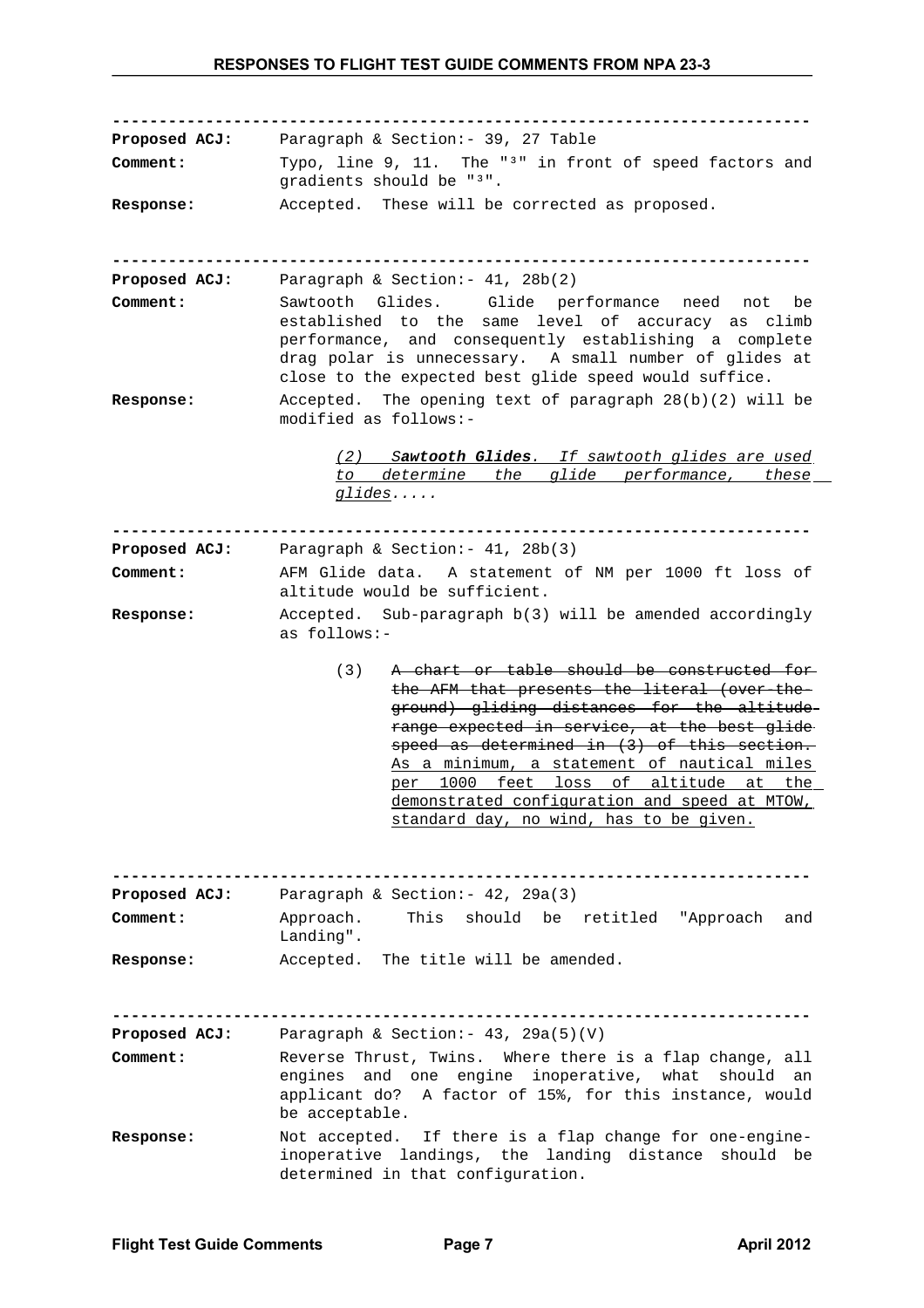**--------------------------------------------------------------------------- Proposed ACJ:** Paragraph & Section:- 45, 29b(7) **Comment:** Steep Approaches. FAR/JAR 23.75 call for approaches at 3°, so all tests should be appropriate, with no provision for correction. This paragraph should be deleted. **Response:** Not accepted. Paragraph 23.75(a)(2) permits approach angles greater than 3º **--------------------------------------------------------------------------- Proposed ACJ:** Paragraph & Section:- 52, 48a **Comment:** Minimum Control Speed. The strikethrough on the second line is not required. The added text is correct. **Response:** Accepted. The struck-through text will be deleted. **--------------------------------------------------------------------------- Proposed ACJ:** Paragraph & Section:- 52, 48a(3) **Comment:** V<sub>MC</sub> Control Rigging. The advice regarding setting control deflections and cable tensions to minimum tolerances is unchanged, but we are not aware this has been done in practice. **Response:** Not accepted. The proposed text is considered to be correct and helpful. **--------------------------------------------------------------------------- Proposed ACJ:** Paragraph & Section:- 52, 48a(4) **Comment:** Weight and CG for V<sub>MC</sub>. Light weight is more than desirable for V $_{\texttt{\tiny MC}}$  testing, it is essential if V $_{\texttt{\tiny MC}}$  has to be established, i.e. if stall warning is not limiting at light weight. **Response:** Accepted. The text will be amended to read:- *(4) Weight and C.G. For rudder limited aeroplanes ... operating engine is minimised. Light weight is also desirable may be necessary for VMC testing, because the stall speed is reduced.* **--------------------------------------------------------------------------- Proposed ACJ:** Paragraph & Section:- 53, 48b(3) **Comment:** V<sub>MC</sub> Bank Angle. The words "either with wings level or, at the option of the applicant," should be deleted. They are not necessary and do not add anything to the requirement. It is unusual for an applicant to determine  $V_{MC}$  with less than 5° bank, so the new wording is redundant. A concern with sideslip angle at  $V_2$  may be relevant (minimum drag) but drag is not a concern at  $V_{MC}$ . **Response:** Not accepted. The present wording is consistent with the text of paragraph 23.149(a), which states that  $V_{MC}$  can be determined with upto 5° of bank.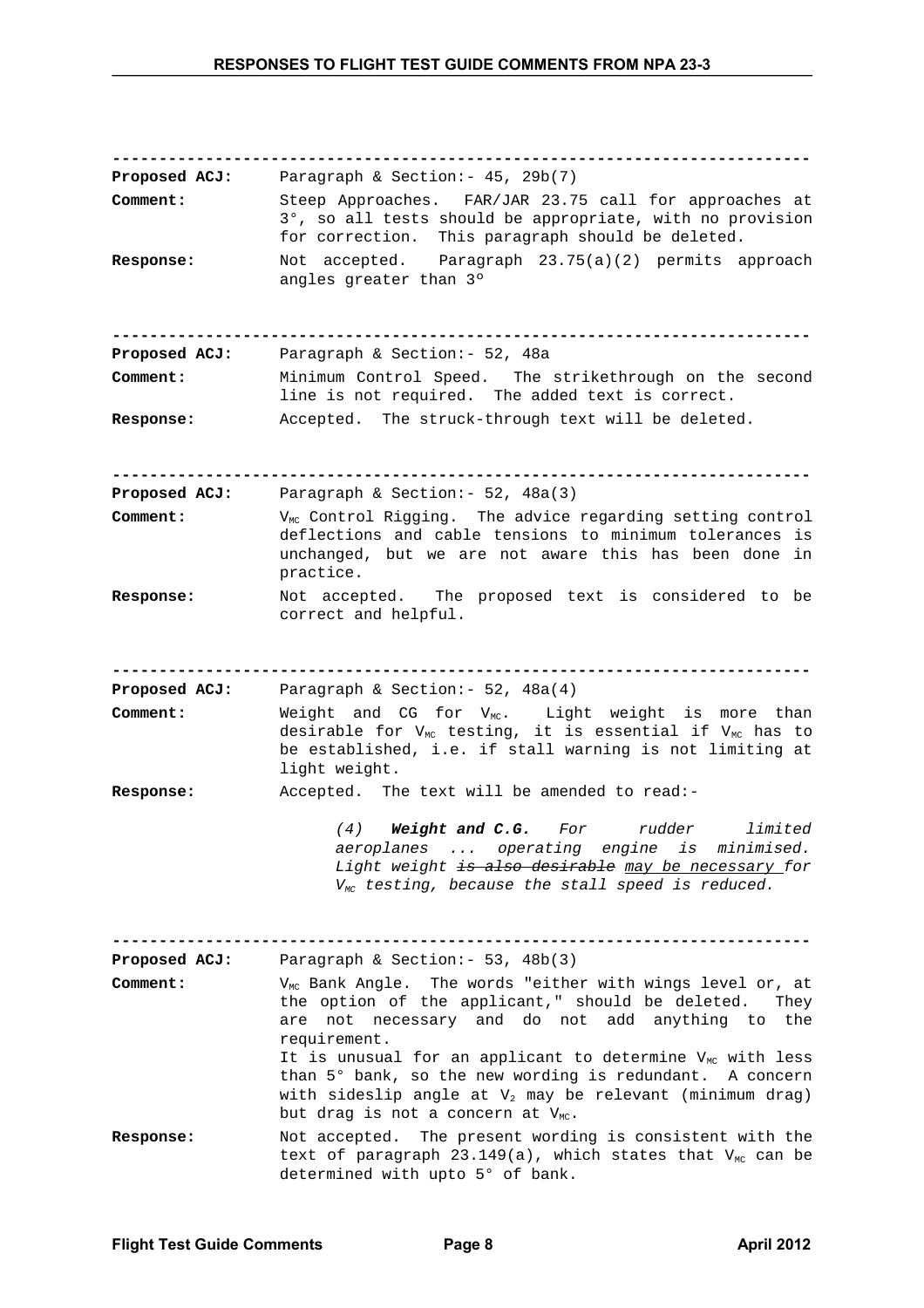| <b>Proposed ACJ:</b><br>Comment: | Paragraph & Section: - 53, 48b(5)<br>Deicer Boots. This paragraph deals with modifications                                                                                                                                                                                                                                   |  |  |  |  |  |
|----------------------------------|------------------------------------------------------------------------------------------------------------------------------------------------------------------------------------------------------------------------------------------------------------------------------------------------------------------------------|--|--|--|--|--|
|                                  | other than deicer boots, and is in any case much more<br>general than effects on just $V_{MC}$ .                                                                                                                                                                                                                             |  |  |  |  |  |
| <b>Response:</b>                 | Accepted. The title will be changed to read:-                                                                                                                                                                                                                                                                                |  |  |  |  |  |
|                                  | (5) Deicer Boots, Anti-Ice and other External<br>Equipment.                                                                                                                                                                                                                                                                  |  |  |  |  |  |
| <b>Proposed ACJ:</b>             | Paragraph & Section: - 53, 48b(6)                                                                                                                                                                                                                                                                                            |  |  |  |  |  |
| Comment:                         | Variable $V_{MC}$ . This is applicable to any type with a WAT<br>chart. Cross-reference is to 23.51                                                                                                                                                                                                                          |  |  |  |  |  |
| Response:                        | Accepted. The text will be amended as follows:-                                                                                                                                                                                                                                                                              |  |  |  |  |  |
|                                  | (6) Variable $V_{MC}$ . For reciprocating engine-<br>powered aeroplanes of more than 2730kg (6000lbs)<br>maximum weight and for turbine engine powered                                                                                                                                                                       |  |  |  |  |  |
|                                  | aeroplanes and for commuter category aeroplanes, a<br>$V_{MC}$ which varies with altitude and temperature is a<br>permissible condition for use in determining<br>paragraph 23.53 - 23.51, Takeoff Speeds, provided<br>that the AFM does not show a $V_R$ below the red<br>radial line speed required by $\S$ 23.1545(b)(5). |  |  |  |  |  |
| <b>Proposed ACJ:</b>             | Paragraph & Section: - 54, 48c(6)                                                                                                                                                                                                                                                                                            |  |  |  |  |  |
| Comment:                         | V <sub>MC</sub> Test Weight. Not, "if possibleshould be light<br>enough" - 'must' if $V_{MC}$ can be determined.                                                                                                                                                                                                             |  |  |  |  |  |
| <b>Response:</b>                 | Accepted. The text will be amended to read:-                                                                                                                                                                                                                                                                                 |  |  |  |  |  |
|                                  | (6) Static Minimum Control Speed. The test pilot<br>ambient condition. $\overline{If}$ possible, t Test<br>$\mathbf{r}$ , $\mathbf{r}$<br>weights should be light enough to identify the<br>limits of directional control without stalling or<br>being in pre-stall buffet.                                                  |  |  |  |  |  |
| <b>Proposed ACJ:</b>             | Paragraph & Section: $-54$ , $48c(6)(i)$                                                                                                                                                                                                                                                                                     |  |  |  |  |  |
| Comment:                         | Flap and Gear for $V_{MC}$ . Simply repeats basic requirement<br>and so is redundant.                                                                                                                                                                                                                                        |  |  |  |  |  |
| Response:                        | Accepted. The first two sentences will be deleted:-                                                                                                                                                                                                                                                                          |  |  |  |  |  |
|                                  | (i) Flaps and Gear. Set the flaps to the<br>takeoff setting being investigated. The landing-<br>gear should be in the retracted position. For the<br>take-off conditions  landing conditions.                                                                                                                                |  |  |  |  |  |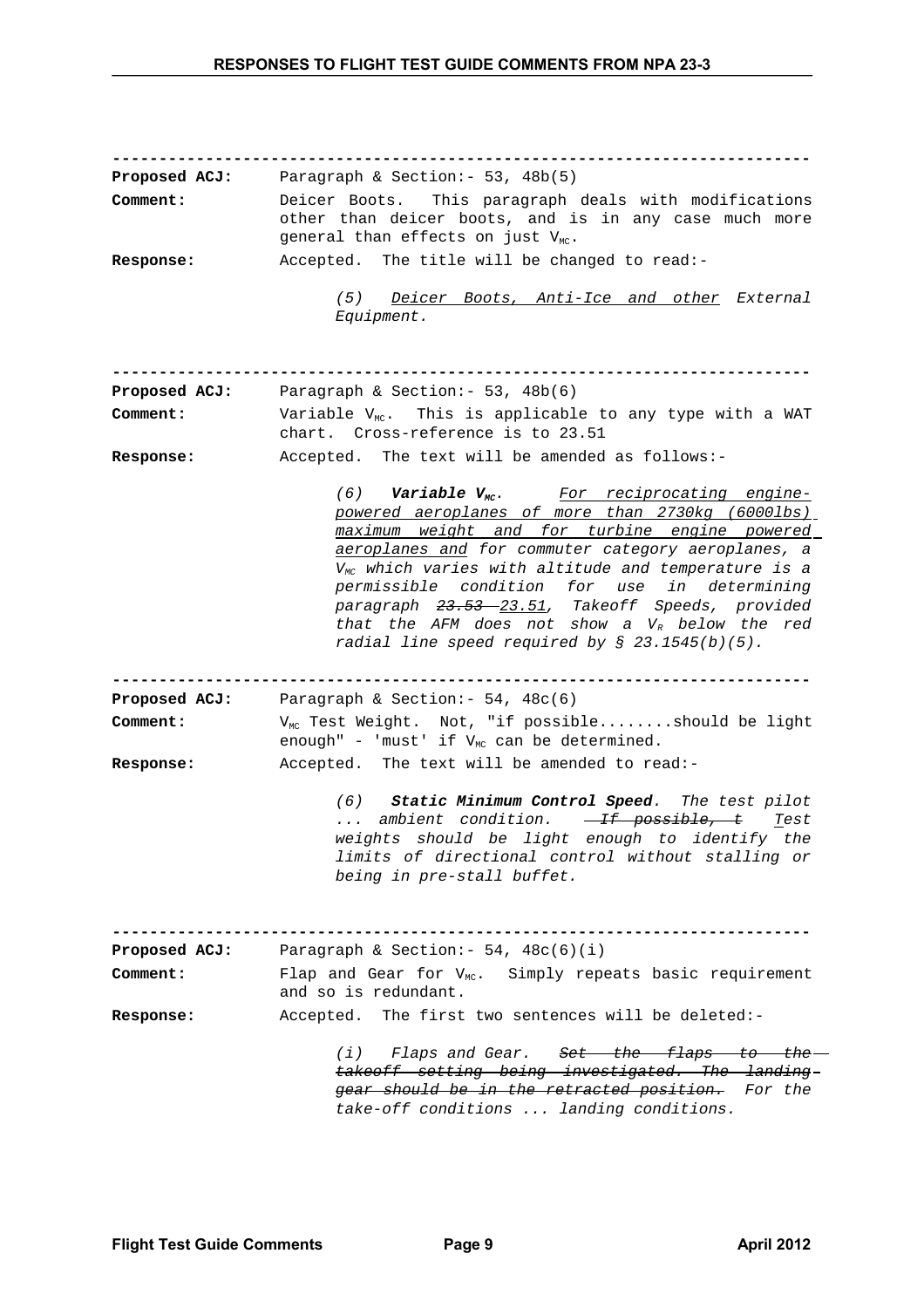**--------------------------------------------------------------------------- Proposed ACJ:** Paragraph & Section: - 54, 48c(6)(iii) **Comment:** V<sub>MC</sub> Power. The two actions in the first sentence should be reversed; there is no need to make every set up akin to a dynamic  $V_{MC}$  test. **Response:** Accepted. The first sentence will be amended as follows:- *(iii) Power. Render one engine inoperative and set takeoff power on one engine and render the other engine inoperative. The ... other devices.* **--------------------------------------------------------------------------- Proposed ACJ:** Paragraph & Section:- 54, 48c(6)(iv) **Comment:** V<sub>MC</sub> Controls. Delete reference to the 5 degree bank option (see above). "Near maximum use of lateral controls" needs qualifying - is full lateral control acceptable or not? The paragraph heading is largely irrelevant to the content. Again the concern with sideslip at  $V_{MC}$  is of academic interest. We have never seen an AFM which states a  $V_{\text{MC}}$  slip ball deflection. In any case it is of little benefit because  $V_{MC}$  will almost certainly be determined with 5° bank, not at zero or minimum sideslip. Flight is not envisaged at  $V_{MC}$  for piston engined aircraft below 6000 lb. ( $V_R \ge 1.05$   $V_{MCA}$  and not  $V_{MCL}$ ). **Response:** Accepted. In the first sentence for lateral controls, the word "near" will be deleted, since full useage is not forbidden. Note that the same change will be made in item 48(b)(1). The last sentence will be deleted, as zero sideslip is not a criteria for  $V_{MC}$ , other than for single-engine climb, where it is part of the present text for item 27(b)(2). The title will be changed to Test Technique, to be consistent with item 27(b)(2). *(iv) Controls Test Technique. Gradually reduce airspeed until it is no longer possible to prevent heading changes with maximum use of the directional and/or near maximum use of the lateral controls, or the limit control forces have been reached. No changes in lateral or directional trim should be accomplished during the speed reduction. Usually the 5º bank option will be used (see paragraph 48b(3) to maintain straight flight. A yaw string may be used to assist the test pilot in attaining zero sideslip (or minimum sideslip). The approximate ball deflection should be noted for inclusion in the AFM* **--------------------------------------------------------------------------- Proposed ACJ:** Paragraph & Section:- 55, 48c(10)

**Comment:** AFM V<sub>MC</sub>. Why should AFM quote windmilling V<sub>MC</sub> when autofeather is fitted and required? Is this a concern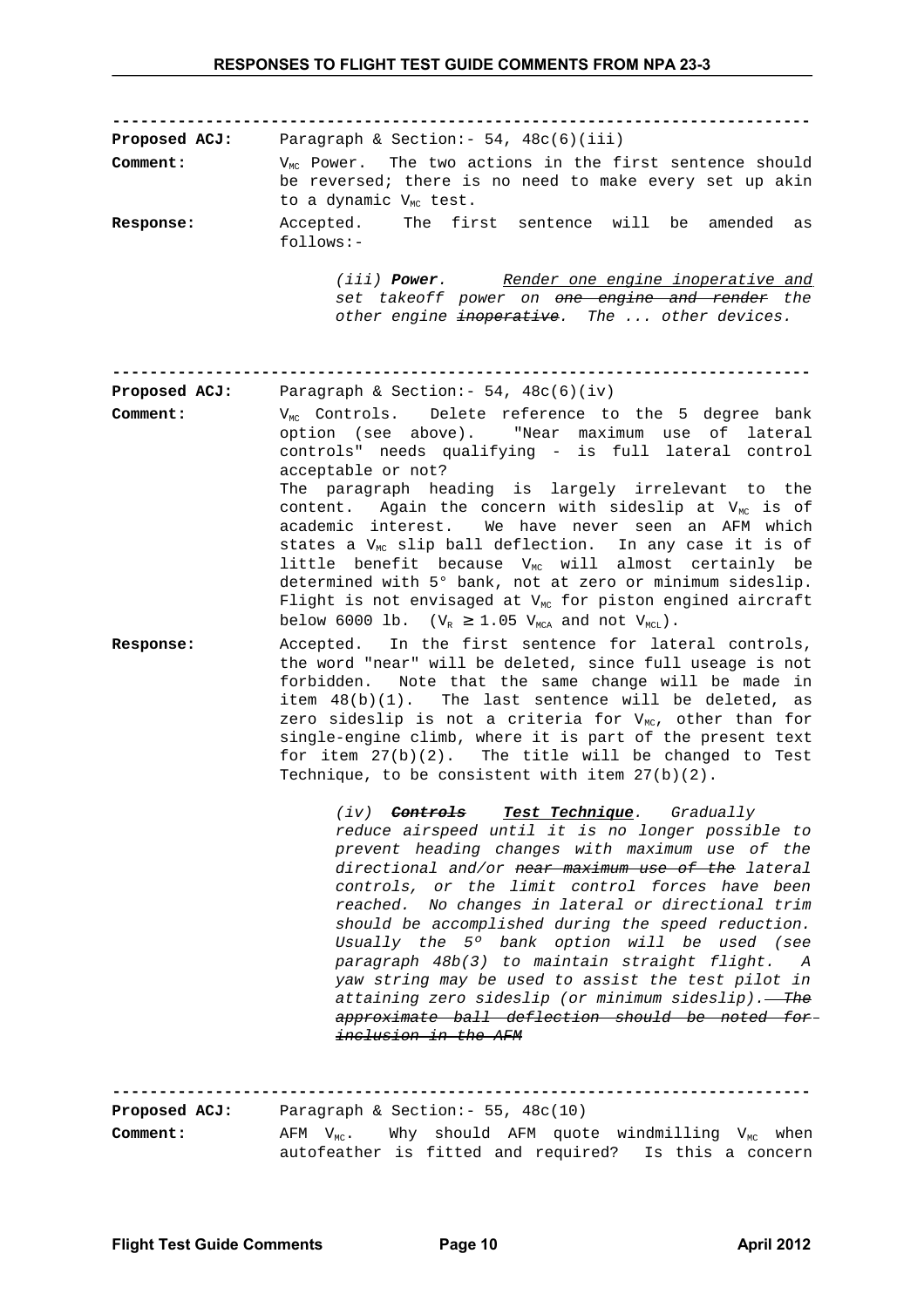for landing, where autofeather may not arm? If so, takeoff and landing cases need separate treatment.

**Response:** Accepted. The wording of the last two sentences will be modified accordingly:-

> *(10) AFM Minimum Control Speed Value. VMC ... indicator. If this VMC determined with an autofeather system, the AFM required equipment list as well as the Kind of Operational Equipment List (KOEL) should list autofeather as a required item* and the AFM would normally state the V<sub>MC</sub> with the *autofeather system inoperative (propeller windmilling) in the abnormal/emergency procedures section. The normal procedures section should also require the autofeather to be armed (if applicable) during takeoff and landing.*

**---------------------------------------------------------------------------**

**Proposed ACJ:** Paragraph & Section:- 55, 48c(6)(v) **Comment:** V<sub>MC</sub> Critical Engine. Why should V<sub>MC</sub> be repeated with prop. windmilling if credit is given for autofeather? What criteria would be applied to the windmilling case?

**Response:** Accepted. Since credit is given for automatic feathering or other devices (see item 48(c)(6)(iii), the last sentence will be deleted:-

> *(v) Critical Engine. Repeat steps (i) through (iv) to identify which inoperative engine results in the highest minimum control speed. If an* autofeather system is installed and static V<sub>MC</sub> was *determined with the propeller feathered, repeat steps (i) through (iv) with the critical engine inoperative and with the propeller windmilling.*

**---------------------------------------------------------------------------**

- **Proposed ACJ:** Paragraph & Section:- 55, 48c(8) **Comment:** Dynamic V<sub>MC</sub>. This technique leads to extreme pitch attitude on high thrust/weight ratio aeroplanes, making the test extremely demanding, giving variable and inconclusive results. CAA practice is to decelerate to below  $V_{MC}$ , all engines, accelerate with 2 x MTOP at a representative climb pitch attitude, cut engine at static  $V_{MC}$ . (This can only be done if  $V_{MC}$  is acceptably above stall).
- **Response:** Accepted. The proposed procedure is supported, and will be included as an option in an additional section of item (8) as follows:-

 *(8) Dynamic Minimum Control Speed. After determining ... critical conditions. In test conditions with a high thrust/weight ratio, a modified procedure may be applied to avoid extreme pitch attitudes: Decelerate to below VMC (all engines), then accelerate with 2xMTOP to a representative climb pitch attitude, and cut the critical engine at static VMC (verify before hand*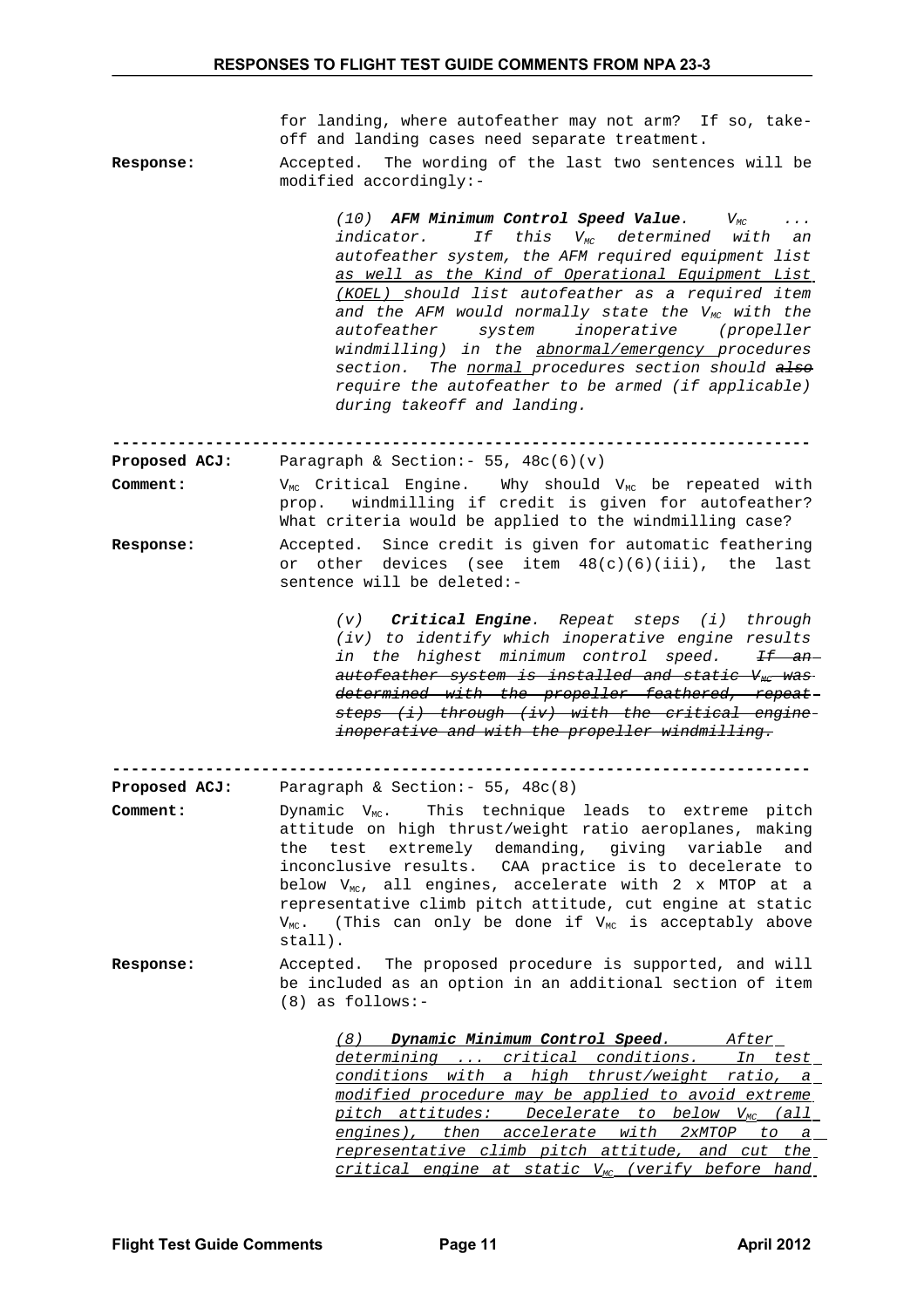*that VMC is acceptably above the actual stall speed).*

| <b>Proposed ACJ:</b>             | Paragraph & Section: - 55, 48c(9)                                                                                                                                                                                                                                                                                                                                                                                                                                      |
|----------------------------------|------------------------------------------------------------------------------------------------------------------------------------------------------------------------------------------------------------------------------------------------------------------------------------------------------------------------------------------------------------------------------------------------------------------------------------------------------------------------|
| Comment:                         | Repeatability. Repeatability will be improved with the<br>technique outlined above. This need only be done if<br>dynamic V <sub>MC</sub> was critical (rare?).<br>The statement "the dynamic $V_{MC}$ speed is the minimum<br>control speed" contradicts the final sentence of<br>the<br>previous paragraph which states, correctly, that<br>the<br>higher of the static and dynamic speeds applies.                                                                   |
| Response:                        | Accepted. The first sentence will be amended accordingly<br>and the subsequent two will be deleted:-                                                                                                                                                                                                                                                                                                                                                                   |
|                                  | <b>Repeatability.</b> Once determined, <u>and if the</u><br>(8)<br>$\frac{d$ ynamic $V_{mc}$ seems to be the critical one,<br>the<br>dynamic $V_{MC}$ should be verified by running a series<br>of tests to determine the speed is repeatable. The<br>$dy$ namic $V_{\text{MC}}$ speed is the minimum control speed for<br>the aeroplane. This speed may not exceed $1.2 V_{\text{S}z}$ at<br>maximum gross weight and the most unfavourable c.g.<br>for stall speeds. |
|                                  |                                                                                                                                                                                                                                                                                                                                                                                                                                                                        |
| <b>Proposed ACJ:</b><br>Comment: | Paragraph & Section: - 57, 51b<br>Stick Force per 'g'. The Note is contradictory and                                                                                                                                                                                                                                                                                                                                                                                   |
|                                  | conflicts with the requirement.                                                                                                                                                                                                                                                                                                                                                                                                                                        |
| <b>Response:</b>                 | Accepted. The Note will be amended as follows:-                                                                                                                                                                                                                                                                                                                                                                                                                        |
|                                  | NOTE: 75% maximum continuous power or maximum power<br>selected by the applicant as an operating-<br><i>limitation during cruise</i> (reciprocating engine) or<br>maximum continuous eruise power (turbine).                                                                                                                                                                                                                                                           |
| <b>Proposed ACJ:</b>             | Paragraph & Section: - 59, 63a                                                                                                                                                                                                                                                                                                                                                                                                                                         |
| Comment:                         | Not sure this is done<br>Trim Actuator Settings.<br>in<br>practice.                                                                                                                                                                                                                                                                                                                                                                                                    |
| <b>Response:</b>                 | Not accepted. This should be common practice, especially<br>if trim is limiting.                                                                                                                                                                                                                                                                                                                                                                                       |
| <b>Proposed ACJ:</b>             | Paragraph & Section: - 62, 71a(2)                                                                                                                                                                                                                                                                                                                                                                                                                                      |
| Comment:                         | Control Frictions. Not sure this is done in practice.                                                                                                                                                                                                                                                                                                                                                                                                                  |
| <b>Response:</b>                 | Not accepted. No change is considered necessary.                                                                                                                                                                                                                                                                                                                                                                                                                       |
|                                  |                                                                                                                                                                                                                                                                                                                                                                                                                                                                        |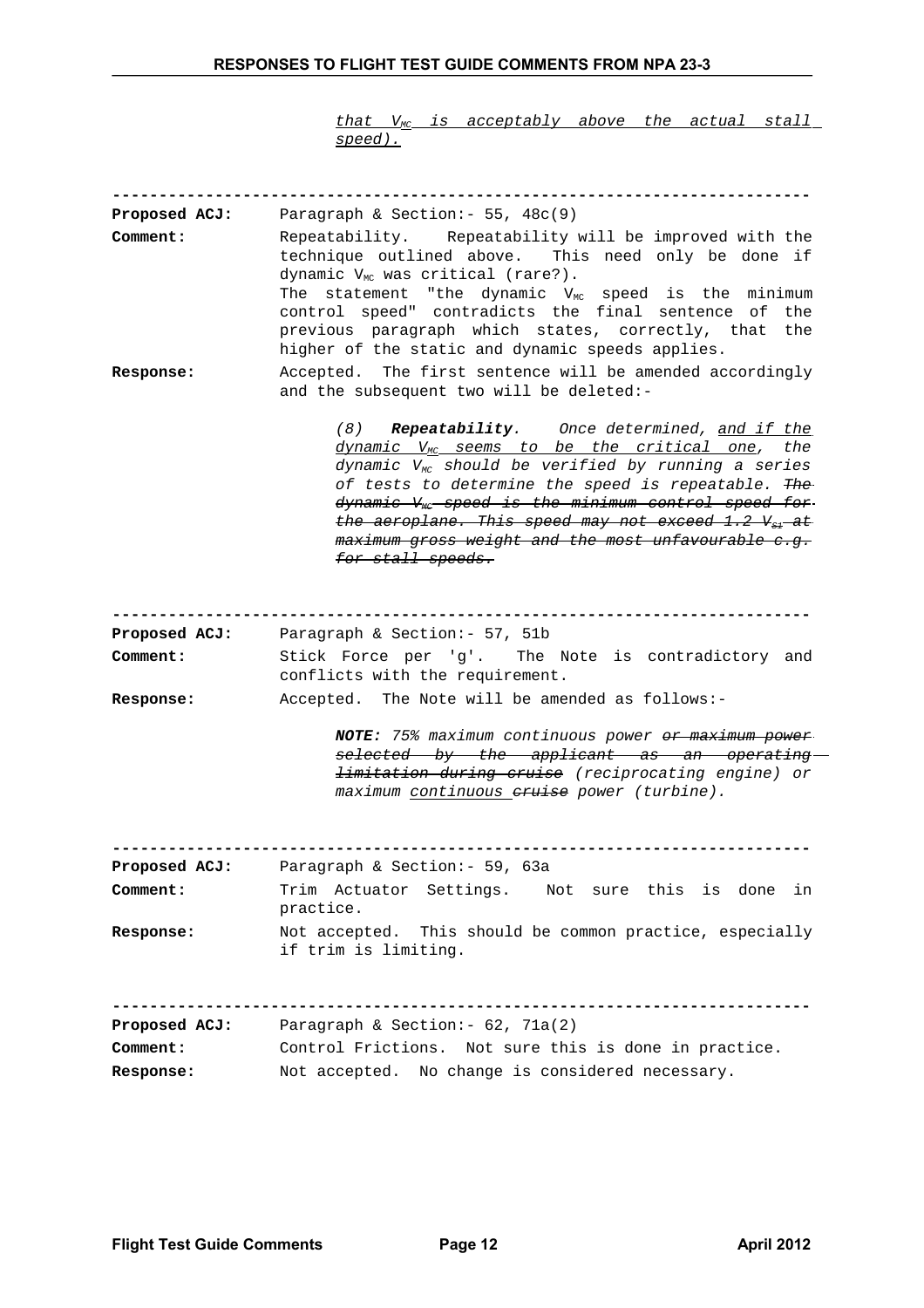**---------------------------------------------------------------------------**

**Proposed ACJ:** Paragraph & Section:- 63, 72b(1)(i) **Comment:** Static Longitudinal Stability. 2nd paragraph: "After observing trim speed, apply a light pull force......" should not specify the size of the force, it may not be light on some aircraft. The next paragraph, for push forces, does not pre-judge the issue. **Response:** Accepted. The first sentence of the second paragraph

will be amended by deleting the word "light" as follows:-

*(i) Stabilised Method. The aeroplane ... are critical.*

*After observing trim speed, apply a light pull force and stabilise at a slower speed. Continue ... trim speed.*

**--------------------------------------------------------------------------- Proposed ACJ:** Paragraph & Section: - 63, 72b(1)(ii)

- **Comment:** Acceleration Deceleration Method. This technique is not well known. It seems crucially dependent on ease of setting power quickly and accurately within fine limits. This is not easy on some types. Setting the power to the original at a higher or lower speed with a fixed pitch propeller will require quite a few adjustments as the Np changes with forward speed at a fixed throttle setting.
- **Response:** Not accepted. As indicated, this procedure may be preferable for aeroplanes with high cruise speeds, on which fixed pitch propellers are unusual.

**--------------------------------------------------------------------------- Proposed ACJ:** Paragraph & Section:- 65, 73a(4)

- **Comment:** L & D Control Forces. There is an illogicality here. You cannot have lightening before a maximum force is reached, or it wouldn't be a maximum.
- **Response:** Not accepted. The existing text is consistent with the requirement.

**--------------------------------------------------------------------------- Proposed ACJ:** Paragraph & Section:- 67, 75b(2)(iii)

**Comment:** Short Period Data. The final sentence is not a procedure, it is an open ended comment.

**Response:** Accepted. The final sentence will be moved from item  $(b)2)(iii)$  to item  $(a)(1)$  first section.

> *(a)(1) Short and Long Period Modes. Most normally-configured ... period mode. The influence of control system springs/bob-weights can be significant.*

*(b)(iii) Short Period Data. Obtaining quantitative ... be qualitatively described as*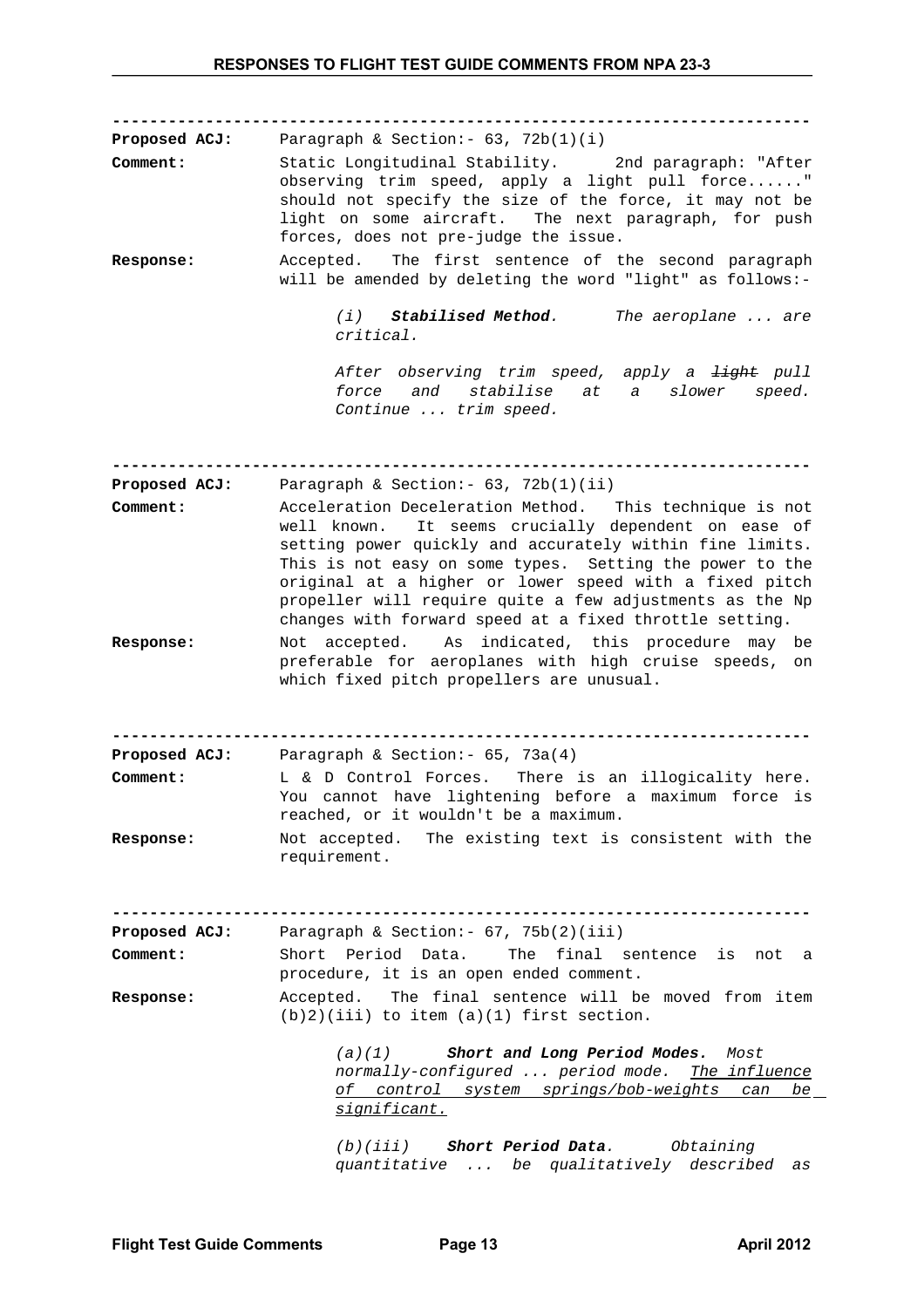*essentially deadbeat. The influence of control system springs/bob-weights can be significant.*

| <b>Proposed ACJ:</b>      | Paragraph & Section: - $67, 75b(2)(v)$                                                                                                                                                                                                                                                                                                                                                                                                                                                 |
|---------------------------|----------------------------------------------------------------------------------------------------------------------------------------------------------------------------------------------------------------------------------------------------------------------------------------------------------------------------------------------------------------------------------------------------------------------------------------------------------------------------------------|
| Comment:                  | Sequence of Control Inputs. Another open ended comment.<br>Should one infer that ND/NU is better?                                                                                                                                                                                                                                                                                                                                                                                      |
| <b>Response:</b>          | Not accepted. This sequence is an option only.                                                                                                                                                                                                                                                                                                                                                                                                                                         |
| <b>Proposed ACJ:</b>      | Paragraph & Section: - 70, $86a(5)(ii)$                                                                                                                                                                                                                                                                                                                                                                                                                                                |
| Comment:                  | Elevator Rigging for Stalls. Not sure this is done in<br>practice.                                                                                                                                                                                                                                                                                                                                                                                                                     |
| <b>Response:</b>          | Not accepted. This is important, especially when test<br>results are close to the limit.                                                                                                                                                                                                                                                                                                                                                                                               |
|                           |                                                                                                                                                                                                                                                                                                                                                                                                                                                                                        |
| Proposed ACJ:<br>Comment: | Paragraph & Section: $-70$ , 86a(5)(iv)<br>Altitude for Stalls. Implies all stalls should be done<br>at or near maximum approved altitude. Surely the intent<br>is that only a sample needs to be done at high altitude.                                                                                                                                                                                                                                                               |
| <b>Response:</b>          | Noted. A text proposal, with justification, would be<br>appreciated for future consideration.<br>In the meantime,<br>sound judgement should be exercised.                                                                                                                                                                                                                                                                                                                              |
|                           |                                                                                                                                                                                                                                                                                                                                                                                                                                                                                        |
| Proposed ACJ:             | Paragraph & Section: - 71, 86b(3)(iii)                                                                                                                                                                                                                                                                                                                                                                                                                                                 |
| Comment:                  | Pilot Determinations. Spurious "(iii)"                                                                                                                                                                                                                                                                                                                                                                                                                                                 |
| Response:                 | Accepted. "(iii)" will be deleted.                                                                                                                                                                                                                                                                                                                                                                                                                                                     |
| Proposed ACJ:             | Paragraph & Section: $-71$ , 86b(3)(iii) and (iv)                                                                                                                                                                                                                                                                                                                                                                                                                                      |
| Comment:                  | Pilot Determinations - Stall.<br>What is the objective<br>behind these determinations?<br>What criteria should be<br>applied? Guidance is needed.                                                                                                                                                                                                                                                                                                                                      |
| <b>Response:</b>          | background to this item is CAM 3.120(e) which<br>The<br>required that "any loss of altitude in excess of 100ft or<br>any pitch in excess of 30 degrees below level should be<br>entered in the AFM.". This was included in FAR 23 as<br>paragraph $23.1587(a)(1)$ , but was deleted by Amendment $23$ -<br>As this requirement has not been introduced into JAR<br>45.<br>23, item $b(3)(iii)$ can and will be deleted.<br>Item $b(3)$<br>(iv) is required by JAR 23 and will remain:- |
|                           | (iii) The pitch attitude below level.                                                                                                                                                                                                                                                                                                                                                                                                                                                  |
|                           | $(iv)$ The amount of roll or yaw encountered during                                                                                                                                                                                                                                                                                                                                                                                                                                    |

*the recovery.*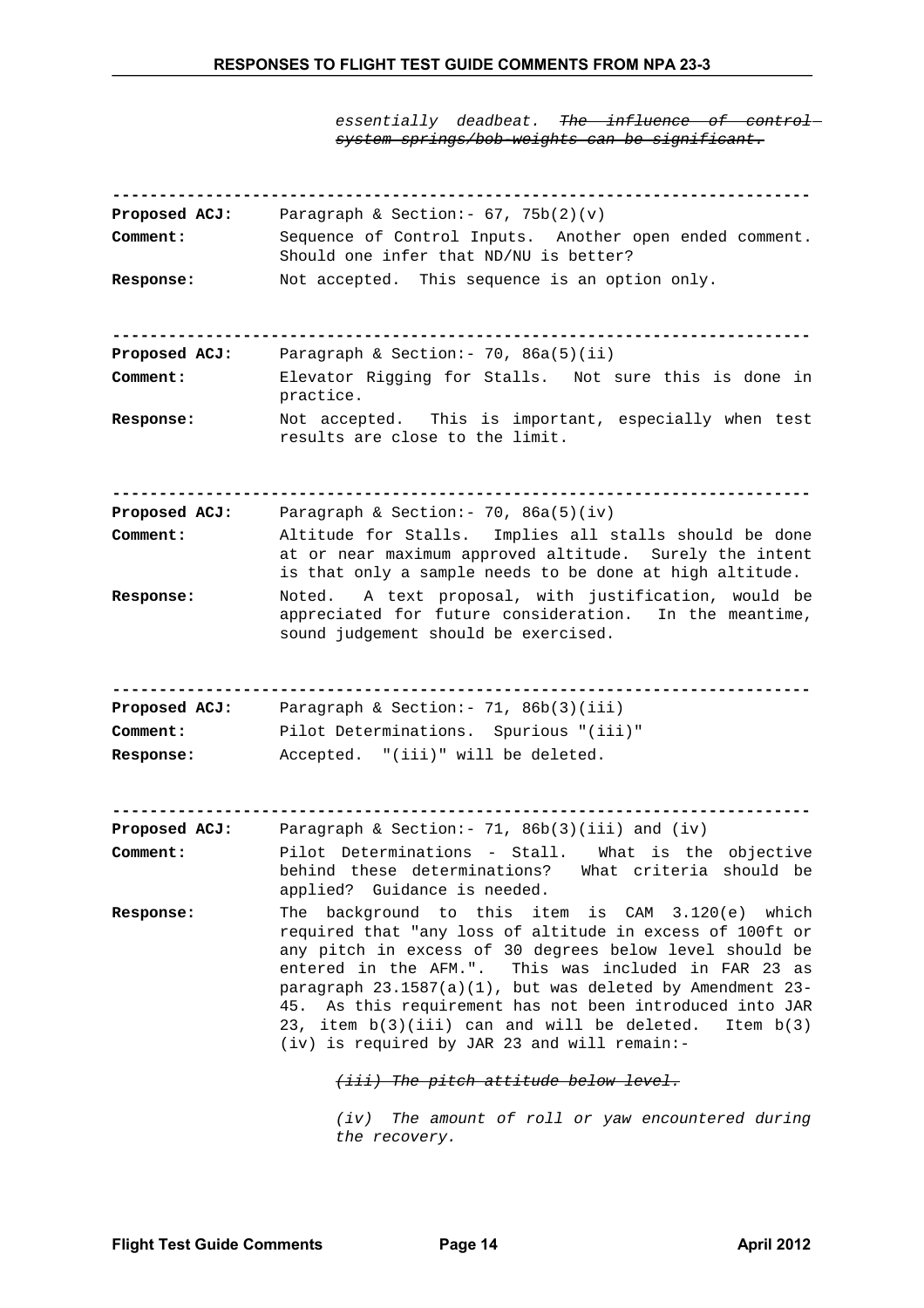| Comment:<br><b>Response:</b>     | <b>Proposed ACJ:</b> Paragraph & Section: - 71, 86d<br>Stick Pusher. We have very serious reservations about<br>this topic, amongst which are:<br>not be treated differently according to whether the<br>aerodynamic end point is recoverable or not recoverable<br>$(86d(2))$ , the airspeed tolerances of $86d(3)$ are too large,<br>and<br>the differing airspeed margins of 86d(4) are<br>$\omega_{\rm{max}}$<br>irrational, potentially dangerous and commercially<br>onerous if there is a reliable pusher. This is also<br>clearly a requirement. We strongly recommend pushers<br>need this section be reserved pending the outcome of<br>future work.<br>Accepted. The existing text will be deleted and the item |
|----------------------------------|----------------------------------------------------------------------------------------------------------------------------------------------------------------------------------------------------------------------------------------------------------------------------------------------------------------------------------------------------------------------------------------------------------------------------------------------------------------------------------------------------------------------------------------------------------------------------------------------------------------------------------------------------------------------------------------------------------------------------|
|                                  | will be declared RESERVED:-                                                                                                                                                                                                                                                                                                                                                                                                                                                                                                                                                                                                                                                                                                |
|                                  | d. Stick Pusher RESERVED                                                                                                                                                                                                                                                                                                                                                                                                                                                                                                                                                                                                                                                                                                   |
|                                  |                                                                                                                                                                                                                                                                                                                                                                                                                                                                                                                                                                                                                                                                                                                            |
| Comment:                         | Proposed ACJ: Paragraph & Section: - 73, 87b(2)(ii)<br>Altitude Loss. What is 'excessive'? This needs<br>quidance material.                                                                                                                                                                                                                                                                                                                                                                                                                                                                                                                                                                                                |
| <b>Response:</b>                 | Noted. A text proposal, with justification, would be<br>welcomed for future consideration.                                                                                                                                                                                                                                                                                                                                                                                                                                                                                                                                                                                                                                 |
|                                  |                                                                                                                                                                                                                                                                                                                                                                                                                                                                                                                                                                                                                                                                                                                            |
| <b>Proposed ACJ:</b><br>Comment: | Paragraph & Section: $-73$ , $87b(2)(iii)$<br>Pitch Up. This is incompatible with $86(b)(3)(i)$ [no<br>reversal in stick force].                                                                                                                                                                                                                                                                                                                                                                                                                                                                                                                                                                                           |
| <b>Response:</b>                 | Comment is not understood.                                                                                                                                                                                                                                                                                                                                                                                                                                                                                                                                                                                                                                                                                                 |
|                                  |                                                                                                                                                                                                                                                                                                                                                                                                                                                                                                                                                                                                                                                                                                                            |
| <b>Proposed ACJ:</b><br>Comment: | Paragraph & Section: - 74, 100 Section 23.221 Spinning<br>The cross-reference to paragraph 7a<br>$b(1)$ .<br>is<br>not<br>understood.                                                                                                                                                                                                                                                                                                                                                                                                                                                                                                                                                                                      |
| Response:                        | Not accepted. The cross-reference to paragraph 7a is the<br>correct reference.                                                                                                                                                                                                                                                                                                                                                                                                                                                                                                                                                                                                                                             |
| <b>Proposed ACJ:</b>             | Paragraph & Section: - 74, 100 Section 23.221 Spinning                                                                                                                                                                                                                                                                                                                                                                                                                                                                                                                                                                                                                                                                     |
| Comment:                         | $b(3)$ the intent of this paragraph is to ensure that the<br>slowest recovery spins still meet the requirements with:<br>maximum permitted control deflections, resulting in<br>angle of attack and max. yaw rate at entry<br>max.<br>minimum permitted control deflection. to provide<br>minimum counter-yaw and minimum nose-down pitch authority<br>for recovery.<br>difficult retrospectively for certification<br>It<br>is<br>authorities to establish exactly what control travels<br>were set for particular parts of a spin programme.<br>It is                                                                                                                                                                    |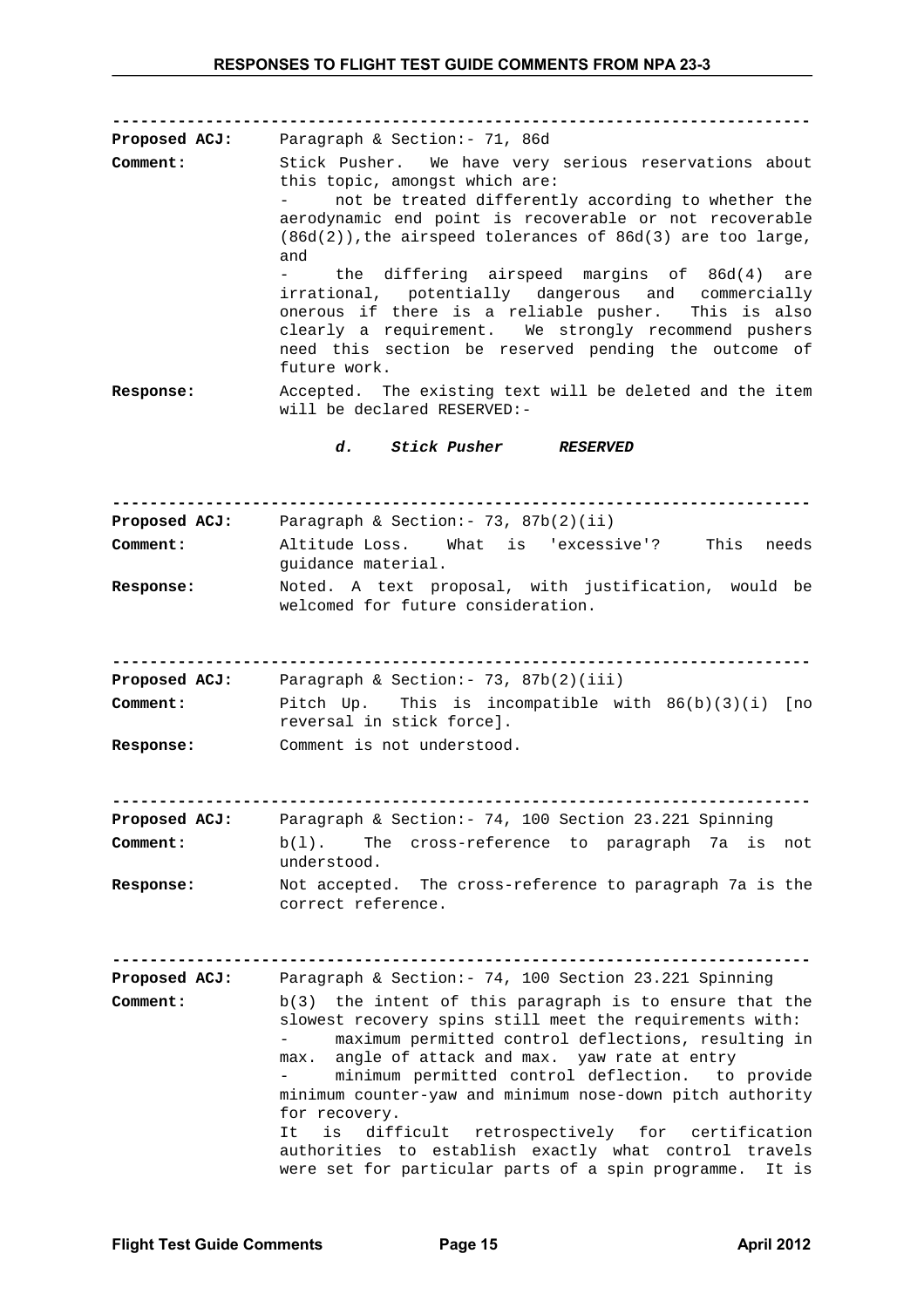suggested that the intent of the ACJ could be achieved and consistency of certification standards between countries improved if the following procedure was adopted:

The complete spin programme to be flown with all control travels set to the nominal figures.

At the conclusion the applicant to agree with the authority the slowest recovery spins. These then to be repeated with the elevator and rudder travels set to the most adverse permissible limits for entry and recovery. If satisfactory, these spins should be repeated with any spin recovery system removed. If unsatisfactory, any further configuration changes would concentrate on these critical cases.

**Response:** Accepted. The commenter's procedure will be introduced with minor alterations as follows:-

> *(3) Control Deflections . Control surface deflections should be set to the critical side of the allowable tolerances for the selected critical configurations. For example, possible spin flight test programme could be to be perform the spin matrix with the controls set at the nominal deflection values. Analysis of the data will show the critical conditions for entry and recovery. Once these critical test are defined and agreed by the Certification Authority, these critical tests are repeated with the control deflections set to the most critical tolerances. If satisfactory, these tests must be repeated with the anti-spin system removed.*

**---------------------------------------------------------------------------**

**Proposed ACJ:** Paragraph & Section:- 74, 100 Section 23.221 Spinning **Comment:** b(8) Most aerobatic category aeroplanes are used for flying training. The ACJ should make clear that they must all be shown to meet the requirements using the conventional recovery technique. If the manufacturer of, say, a competition standard acrobatic aeroplane wishes to develop additional recovery techniques, that is acceptable, but the AFM and the cockpit placard should still spell out the conventional recovery. **Response:** The first part of the comment is accepted. To clarify

that even for acrobatic category spins without the given limits must be possible with conventional recovery procedures, the wording will be changed as follows:-

> *Recovery. Recoveries should consist of throttle reduced to idle, ailerons neutralised, full opposite rudder, followed by forward elevator control as required to get the wing out of stall and recover to level flight., except that For acrobatic category spins the manufacturer may establish additional recovery procedures, provided*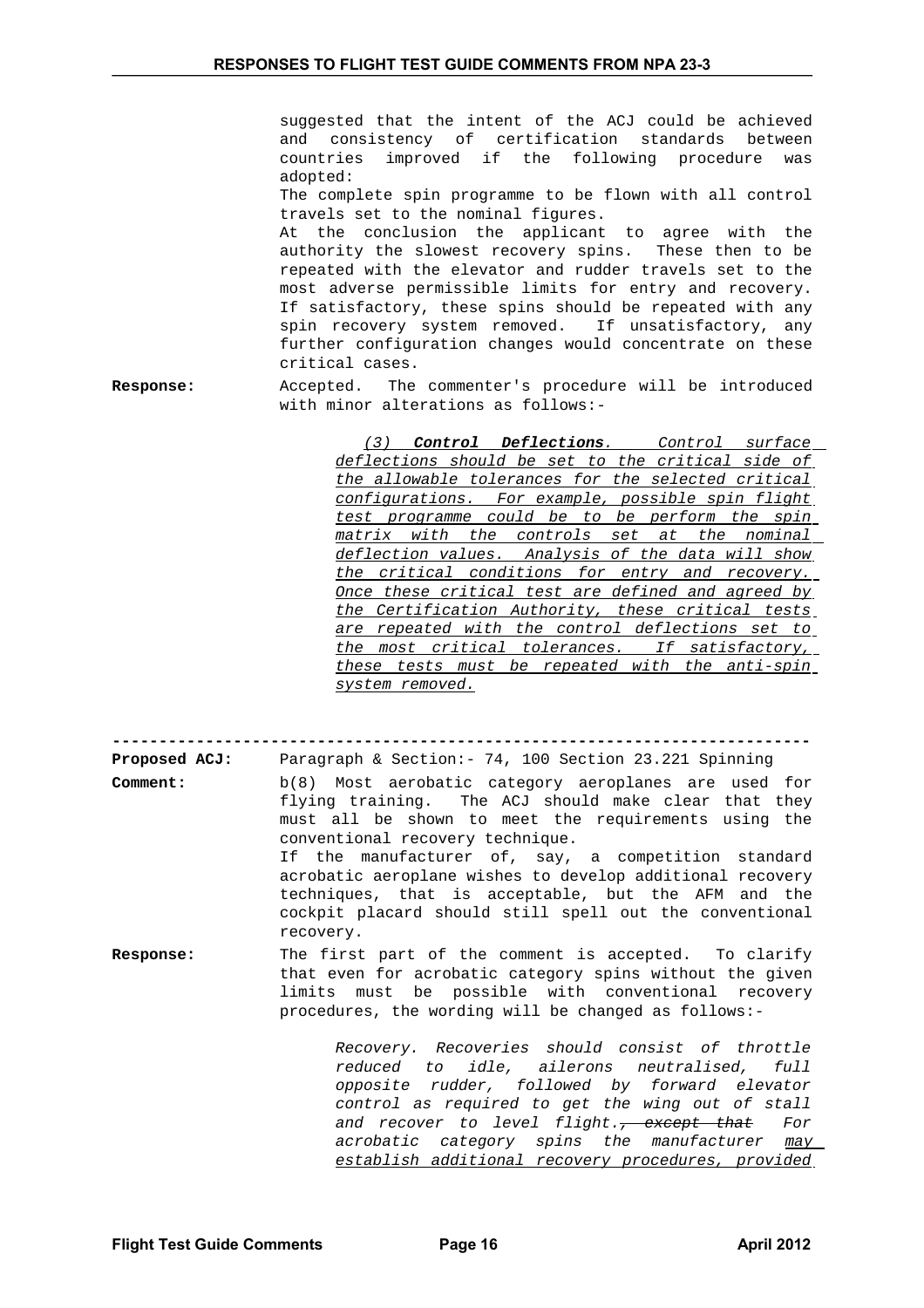*such procedures comply with this section. determines the need for another procedure.*

|                                  | The second part of the comment is not accepted.<br>Recognising that all specified recovery procedures must<br>comply with this Section, it is believed that the<br>manufacturer should be allowed to decide which procedure<br>is specified on the placard required by JAR 23.1567(d)<br>$(1)$ .                                                                                                                                                                                                                                                                                                                                                                                                                                                                              |
|----------------------------------|-------------------------------------------------------------------------------------------------------------------------------------------------------------------------------------------------------------------------------------------------------------------------------------------------------------------------------------------------------------------------------------------------------------------------------------------------------------------------------------------------------------------------------------------------------------------------------------------------------------------------------------------------------------------------------------------------------------------------------------------------------------------------------|
| Proposed ACJ:<br>Comment:        | Paragraph & Section: - 74, 100 Section 23.221 Spinning<br>$C(2)$ In the third sentence, the example states "Start<br>the count for 1 turn after the application of right<br>rudder" (the example is for a left hand spin) so is in<br>conflict with JAR 23.221(a) which requires recovery in<br>not more than one additional turn "after initiation of<br>first control action for recovery".<br>the<br>The<br>interpretation is perhaps more<br>sensible than the<br>requirement.                                                                                                                                                                                                                                                                                            |
| Response:                        | The third ACJ sentence would also avoid confusion if the<br>words "for one turn" were deleted and a further sentence<br>added: "If the aircraft has not recovered after one<br>further turn, it does not comply with the requirement".<br>At present the wording implies that the aircraft is<br>expected to stay in the spin for a further turn.<br>The last sentence should be made more specific to keep<br>the magnitude of the programme within bounds. Spins from<br>normal entries using full up elevator and full rudder and<br>accelerated entries from a £0, banked turn should be<br>covered. Inadvertent entries, slower entries and lesser<br>bank angles can reasonably be taken as no more critical.<br>Accepted. The wording of the last three sentences will |
|                                  | be amended as follows:-<br>(2) Recovery from Spins with Normal Control Usage<br>During Entry and Recovery.<br>Start<br>the<br>count<br>(heading, ground reference, etc.) for recovery with<br>the application of the first action, which may be<br>the reduction of power. for one turn after the-<br>application of right rudder. See subparagraph c(5)<br>for use of flaps. Spins from normal entries using<br>full up elevator and full rudder, and accelerated<br>entries from a 60° banked turn should also be<br>covered. <del>Intentional, inadvertent, normal, up to</del><br>60 <sup>o</sup> bank, and accelerated stalls should be<br><del>considered.</del>                                                                                                        |
| <b>Proposed ACJ:</b><br>Comment: | Paragraph & Section: - 74, 100 Section 23.221 Spinning<br>$c(3)$ . The objective of the tests on a Normal Category<br>aeroplane is stated in $c(1)$ as "Essentially the test is a<br>check of the controllability in a delayed recovery from a<br>stall". With this in mind, as in $c(2)$ , the cases to be                                                                                                                                                                                                                                                                                                                                                                                                                                                                   |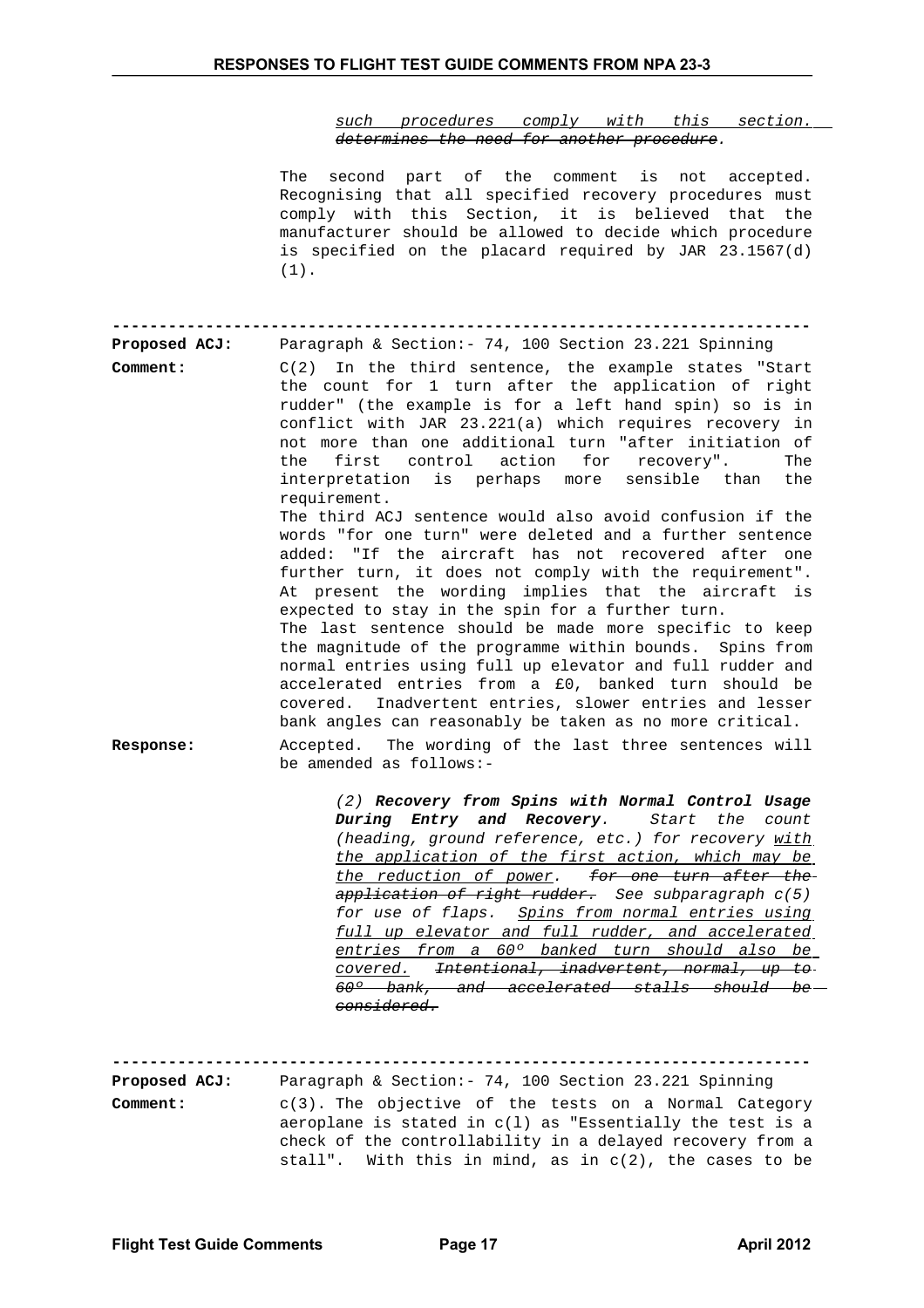covered must be carefully considered. Specifically thought should be given to these points:

The effect of power should be confined to entries power off and on. Only if no spin results need other powers be tried.

the effect of entry attitude is adequately covered by normal entries from level flight and accelerated entries from 60' banked turns

the effect of ailerons applied at entry is more potent than application after spin entry

in 1 turn spins it is not practicable to investigate control adjustments

- no attempt should be made to investigate the effect of partial control inputs on recovery. Partial inputs will result in failures to recover within the prescribed 1 additional turn, but that does not mean the aeroplane cannot be certificated. There would however be some prolonged recoveries, or even failures to recover, because the empennage and rear fuselage configuration of Normal Category aircraft does not have to be designed with spin recovery as a prime criterion.

Per the stated objective to be met, it is strongly recommended that the 1 turn spin programmes should be made using the conventional recovery and there should be no messing about.

- **Response:** Noted, but it is considered that this paragraph is of a general nature and has to be interpreted for the specific aeroplane under consideration. This point will be clarified in a new sentence, inserted as follows:-
	- *(3) Recovery from Spins Following Abnormal Control Usage. Abnormal control usage should be evaluated during the spin to ensure that uncontrollable spins do not occur. The parameters which need to be investigated depend on the design of the aeroplane well as on the results of the Normal Spin Tests. The intent of these tests.....*

**---------------------------------------------------------------------------**

**Proposed ACJ:** Paragraph & Section:- 74, 100 Section 23.221 Spinning **Comment:** c(4) The matrix in Fig. 100-l does not include all the

abuse cases of  $c(2)$  and(3).

**Response:** Not accepted. The matrix given in Fig. 100-1 is intended to be an example matrix only. The applicant should adapt this matrix to the specific aeroplane. To clarify this point, the title of the figure will be amended buy the addition of the word "Sample", i.e.

> *Figure 100-1 Sample Spin Evaluation Configuration Matrix.*

**---------------------------------------------------------------------------**

| <b>Proposed ACJ:</b> |  |  | Paragraph & Section: - 74, 100 Section 23.221 Spinning |  |  |  |
|----------------------|--|--|--------------------------------------------------------|--|--|--|
| Comment:             |  |  | $d(3)$ In $d(2)$ it is recognised that, to be spinning |  |  |  |
|                      |  |  | intentionally in an Acrobatic Category aeroplane, the  |  |  |  |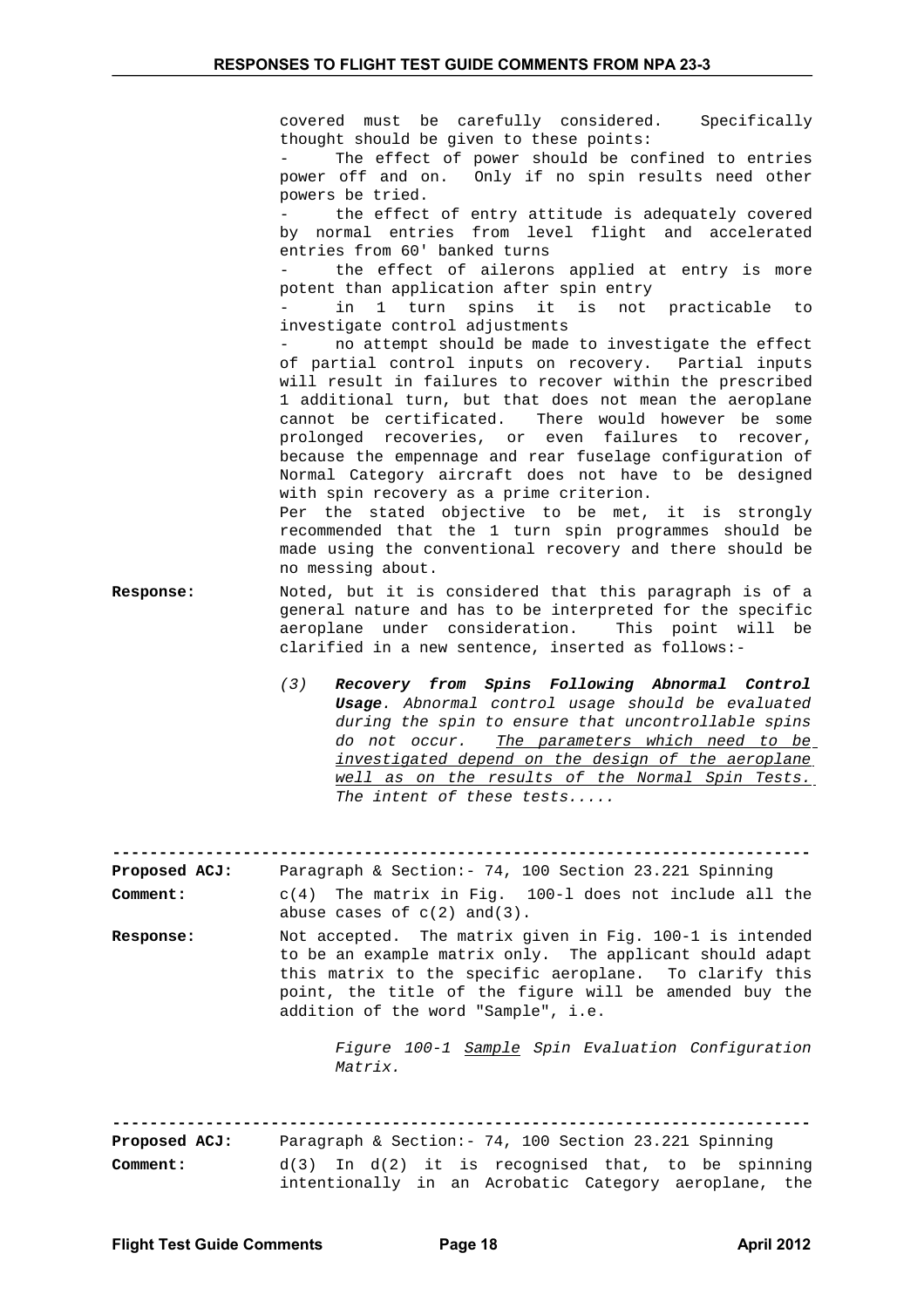|                           | pilot can be expected to have had proper instruction and<br>to be following the published recovery procedure.<br>So,<br>again as in $c(2)$ and $(3)$ , the need for each abuse case<br>should be manifest. Specifically,<br>the effect of entry attitude could adequately be<br>covered by normal entries from level flight<br>and<br>accelerated entries from 60° banked turns<br>the effect of ailerons applied at entry is more<br>potent than during the spin.<br>Certification tests establish that an Acrobatic<br>Category aeroplane will not develop an uncontrollable<br>spin, no matter what the abuse. That does not say that<br>prompt recovery can be guaranteed without the proper<br>control inputs. There are abuses, such as incomplete or<br>wrongly sequenced inputs, which may not produce recovery<br>at all, certainly not in the required number of turns.<br>The ACJ recognise that if, in service, recovery is<br>delayed to 2 whole turns, something is amiss. It seems<br>constructive therefore to allow a check procedure, so<br>that the pilot can at least be certain that he has not<br>caused the delayed recovery. Deliberate spinning will<br>usually be done at a safe altitude which allows time for<br>a second recovery procedure.<br>manufacturer, having demonstrated to the<br>If the<br>satisfaction of the authorities the efficacy of a<br>secondary procedure, such as recycling the control to<br>pro-spin before carrying out the<br>normal<br>recovery<br>sequence, instructions on this procedure should be<br>required in the AFM. |
|---------------------------|---------------------------------------------------------------------------------------------------------------------------------------------------------------------------------------------------------------------------------------------------------------------------------------------------------------------------------------------------------------------------------------------------------------------------------------------------------------------------------------------------------------------------------------------------------------------------------------------------------------------------------------------------------------------------------------------------------------------------------------------------------------------------------------------------------------------------------------------------------------------------------------------------------------------------------------------------------------------------------------------------------------------------------------------------------------------------------------------------------------------------------------------------------------------------------------------------------------------------------------------------------------------------------------------------------------------------------------------------------------------------------------------------------------------------------------------------------------------------------------------------------------------------------------------------------------------------------------|
| Response:                 | As this subject will be covered in<br>the<br>Noted.<br>forthcoming discussions on acrobatic aeroplanes,<br>the<br>current text will be retained.                                                                                                                                                                                                                                                                                                                                                                                                                                                                                                                                                                                                                                                                                                                                                                                                                                                                                                                                                                                                                                                                                                                                                                                                                                                                                                                                                                                                                                      |
| <b>Proposed ACJ:</b>      | Paragraph & Section: - 75, 100b(2)                                                                                                                                                                                                                                                                                                                                                                                                                                                                                                                                                                                                                                                                                                                                                                                                                                                                                                                                                                                                                                                                                                                                                                                                                                                                                                                                                                                                                                                                                                                                                    |
| <b>Comment:</b>           | Typo. "Applicants", fifth line.                                                                                                                                                                                                                                                                                                                                                                                                                                                                                                                                                                                                                                                                                                                                                                                                                                                                                                                                                                                                                                                                                                                                                                                                                                                                                                                                                                                                                                                                                                                                                       |
| <b>Response:</b>          | This will be corrected (from Applicant's to<br>Accepted.<br>Applicants).                                                                                                                                                                                                                                                                                                                                                                                                                                                                                                                                                                                                                                                                                                                                                                                                                                                                                                                                                                                                                                                                                                                                                                                                                                                                                                                                                                                                                                                                                                              |
| Proposed ACJ:<br>Comment: | Paragraph & Section: - $76$ , $100b(5)(iii)$<br>Spin Chutes.<br>It is difficult to determine that the spin<br>chute has no effect without flying the test.                                                                                                                                                                                                                                                                                                                                                                                                                                                                                                                                                                                                                                                                                                                                                                                                                                                                                                                                                                                                                                                                                                                                                                                                                                                                                                                                                                                                                            |
| Response:                 | Not accepted. There may be occasions where the text is<br>applicable.                                                                                                                                                                                                                                                                                                                                                                                                                                                                                                                                                                                                                                                                                                                                                                                                                                                                                                                                                                                                                                                                                                                                                                                                                                                                                                                                                                                                                                                                                                                 |
| <b>Proposed ACJ:</b>      | Paragraph & Section: - 76, 100b(6)                                                                                                                                                                                                                                                                                                                                                                                                                                                                                                                                                                                                                                                                                                                                                                                                                                                                                                                                                                                                                                                                                                                                                                                                                                                                                                                                                                                                                                                                                                                                                    |
| Comment:                  | Build Up.<br>Incorrect reference on 5th line. It should<br>still be $c(7)$ .                                                                                                                                                                                                                                                                                                                                                                                                                                                                                                                                                                                                                                                                                                                                                                                                                                                                                                                                                                                                                                                                                                                                                                                                                                                                                                                                                                                                                                                                                                          |
| Response:                 | Accepted.                                                                                                                                                                                                                                                                                                                                                                                                                                                                                                                                                                                                                                                                                                                                                                                                                                                                                                                                                                                                                                                                                                                                                                                                                                                                                                                                                                                                                                                                                                                                                                             |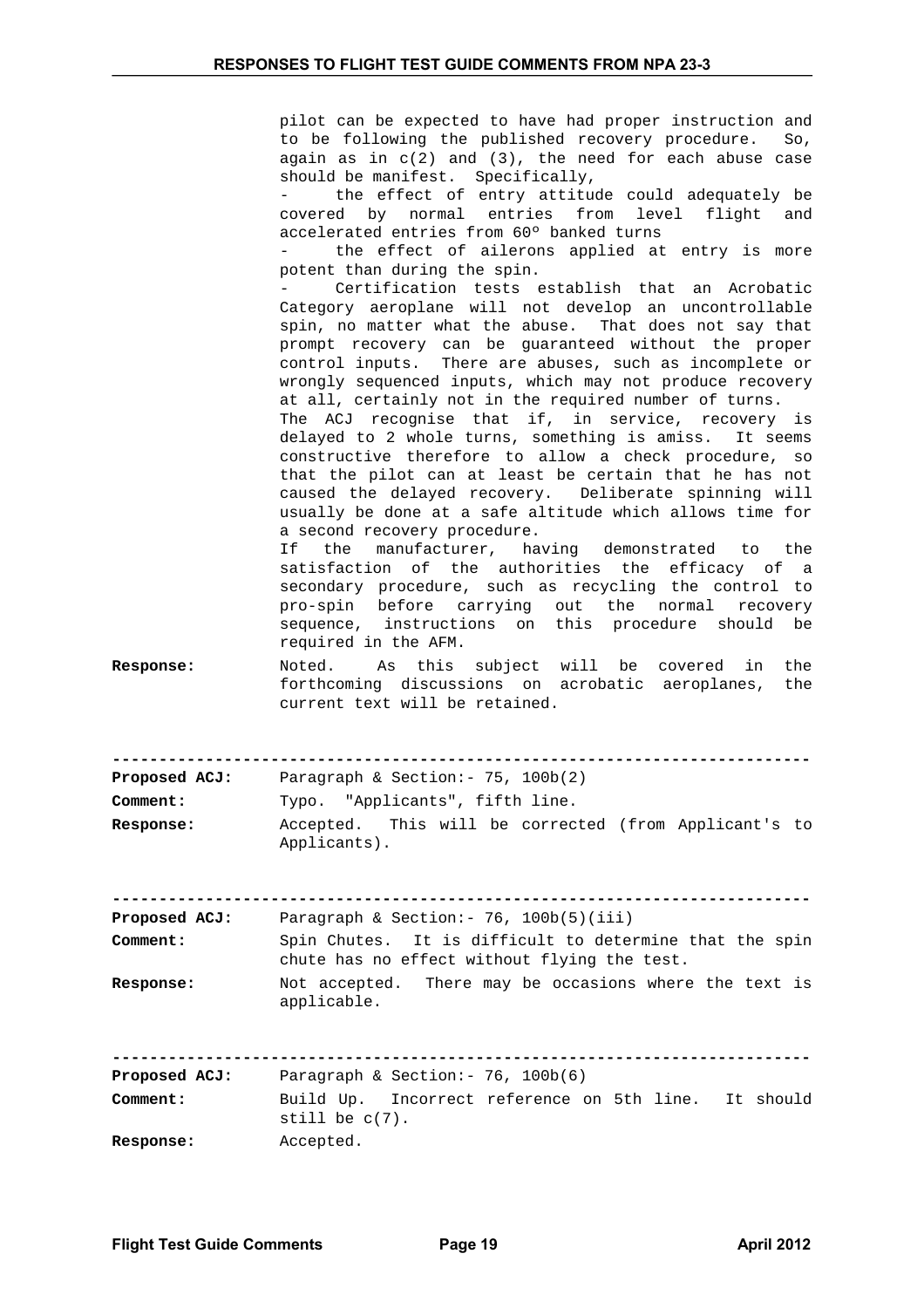*(5) Build-Up. When any doubt exists ... characteristics. Any control force lightening or reversal is an indication of possible deep stall entry. See subparagraph c(87) for definition of excessive back pressure. A yaw ... uncontrollable spins.*

**--------------------------------------------------------------------------- Proposed ACJ:** Paragraph & Section:- 76, 100b(6)

**Comment:** Build Up. References to "uncontrollable spins" should read "irrecoverable spins".

**Response:** Accepted. The wording "uncontrollable spins" will be changed to "unrecoverable spins" (additionally in paragraphs  $100(c)(3)$  and  $100(d)(3)$ ) to be consistent with the terminology of the requirements of 23.221(a)(3) and  $(c)(3):$ 

> *100(b)(5) Build-Up. When any ... back pressure. A yaw rate instrument is valuable in detecting progress toward a fully-developed spin condition or an uncontrollable manoeuvre. Unusual application of power or controls has sometimes been found to induce uncontrollable unrecoverable spins. Leading with elevator in recovery and cutting power as the aeroplane rolls into a spin have been known to induce uncontrollable unrecoverable spins.*

> *100(c)(3) Recovery from Spins Following Abnormal Control Usage During Entry and Recovery. Abnormal control usage should be evaluated during the spin to ensure that uncontrollable unrecoverable spins do not occur. The intent ... acceptable.*

> *100(d)(3) Abnormal Control Usage. The discussion ... category spins. Abnormal control usage should be evaluated at several points throughout the spin to ensure that uncontrollable unrecoverable spins do not occur. These checks ... back stick.*

| Proposed ACJ:        | Paragraph & Section: $-77$ , 100 $c(4)$                                                                                                            |
|----------------------|----------------------------------------------------------------------------------------------------------------------------------------------------|
| Comment:             | Recovery With Abnormal Control Usage during Recovery.<br>CAA will be making proposals for this section.                                            |
| Response:            | Noted. A text proposal, with justification, will be<br>expected.                                                                                   |
| <b>Proposed ACJ:</b> | Paragraph & Section: - 78, Figure 100-1                                                                                                            |
| Comment:             | Proposed Comment<br>Not only CG envelope but also the moment of inertia<br>should be considered when investigating the<br>spin<br>characteristics. |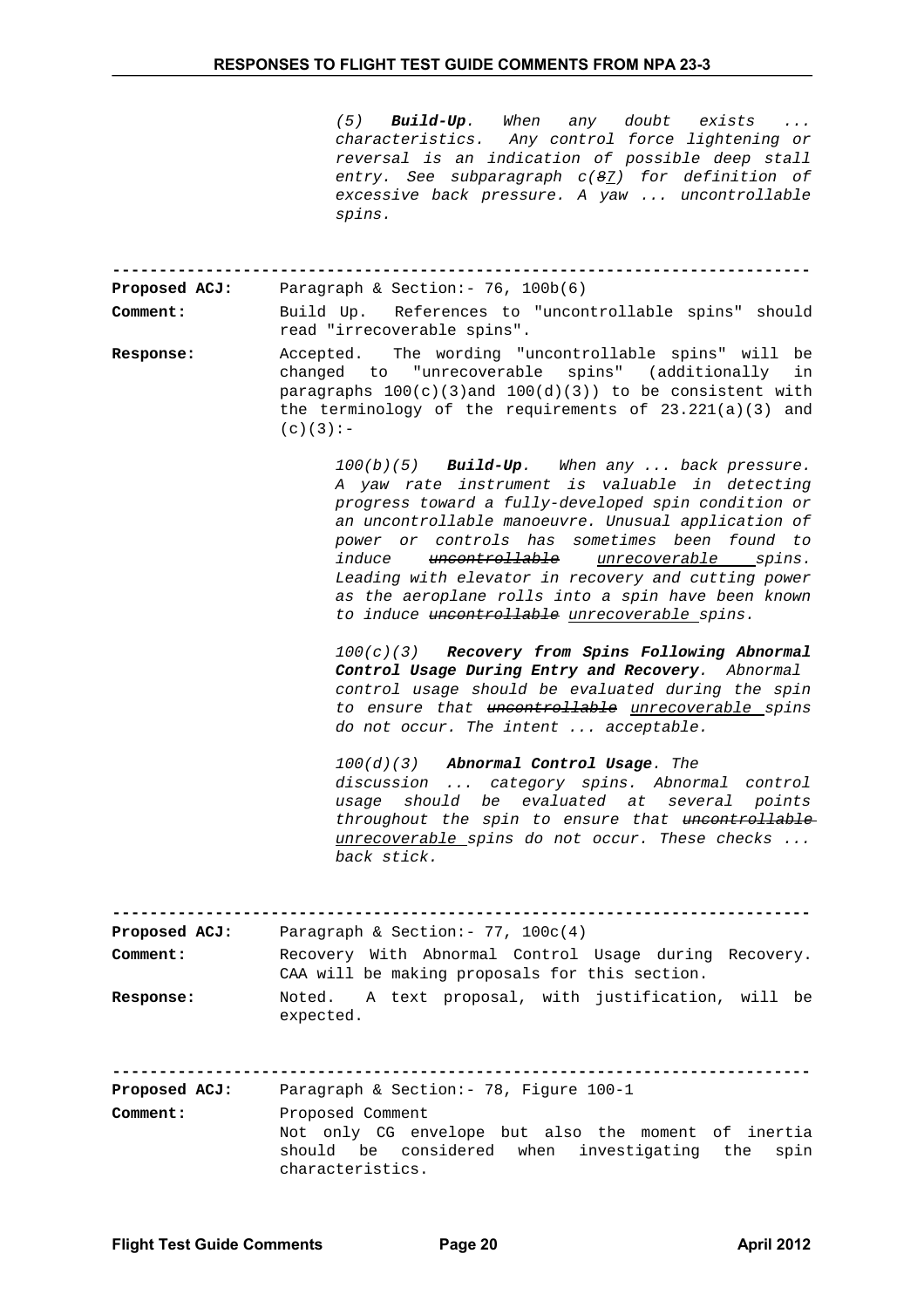| Response:     | Reasons for proposed comment<br>When ballasting the aeroplanes to get the proper CG<br>(Especially the aft CG case) it is easy to get a moment<br>of inertia which will not correspond to the normal<br>loading of the aeroplane.<br>If ballasting<br>too<br>conservatively in respect of the moment of inertia, the<br>flight tests could be catastrophic, if ballasting in the<br>opposite way the certified aeroplane could be dangerous.<br>Noted. This input had been given in connection with<br>100(b)(2) which is titled "Modification". However, the<br>title of this sub-paragraph will be changed to "Moment of<br>Inertia" |
|---------------|----------------------------------------------------------------------------------------------------------------------------------------------------------------------------------------------------------------------------------------------------------------------------------------------------------------------------------------------------------------------------------------------------------------------------------------------------------------------------------------------------------------------------------------------------------------------------------------------------------------------------------------|
| Proposed ACJ: | Paragraph & Section: - 78, 100d(3)                                                                                                                                                                                                                                                                                                                                                                                                                                                                                                                                                                                                     |
| Comment:      | Abnormal Control Usage. The last but two sentence<br>beginning "Following abused control usage"<br>is<br>confusing and should be clarified.                                                                                                                                                                                                                                                                                                                                                                                                                                                                                            |
| Response:     | Noted. A text proposal, with justification, would be<br>welcomed for future consideration.                                                                                                                                                                                                                                                                                                                                                                                                                                                                                                                                             |
|               |                                                                                                                                                                                                                                                                                                                                                                                                                                                                                                                                                                                                                                        |
| Proposed ACJ: | Paragraph & Section: - 80, 100e                                                                                                                                                                                                                                                                                                                                                                                                                                                                                                                                                                                                        |
| Comment:      | Data Acquisition. Precise control of weight and balance<br>(except prior to takeoff) is difficult in most light<br>Should "control deflections" be read as the<br>aircraft.<br>maximum surface travel.                                                                                                                                                                                                                                                                                                                                                                                                                                 |
| Response:     | Accepted. The word "precise" will be deleted as it is<br>considered superfluous:-                                                                                                                                                                                                                                                                                                                                                                                                                                                                                                                                                      |
|               | Data Acquisition. The test aeroplane should<br>е. А<br>be equipped with a calibrated airspeed indicator,<br>accelerometer, and altimeter. Precise Control of<br>weight and balance and control deflections is<br>essential.                                                                                                                                                                                                                                                                                                                                                                                                            |
|               |                                                                                                                                                                                                                                                                                                                                                                                                                                                                                                                                                                                                                                        |
| Proposed ACJ: | Paragraph & Section: - $80, 107a(1)$                                                                                                                                                                                                                                                                                                                                                                                                                                                                                                                                                                                                   |
| Comment:      | Crosswind.<br>Should be in Limitations section if applicant<br>considers limiting case has been investigated.                                                                                                                                                                                                                                                                                                                                                                                                                                                                                                                          |
| Response:     | The text will be<br>Accepted.<br>amended accordingly<br>as<br>follows:-                                                                                                                                                                                                                                                                                                                                                                                                                                                                                                                                                                |
|               | This regulation establishes<br>the<br>(1)<br>Crosswind.<br>оf<br>crosswind<br>be<br>value<br>that<br>must<br>minimum<br>demonstrated. Since the minimum required value may<br>than the actual capability of<br>far less<br>the<br>be<br>aeroplane, higher values may<br>be tested at<br>the<br>option of the applicant. The highest 90á crosswind<br>component tested satisfactorily should be put<br>in<br>performance<br>information.<br>the<br>AFM<br>If the<br>as<br>demonstrated crosswind is considered limiting,<br><u>it</u><br>should be specified in Section 2 of the AFM.                                                   |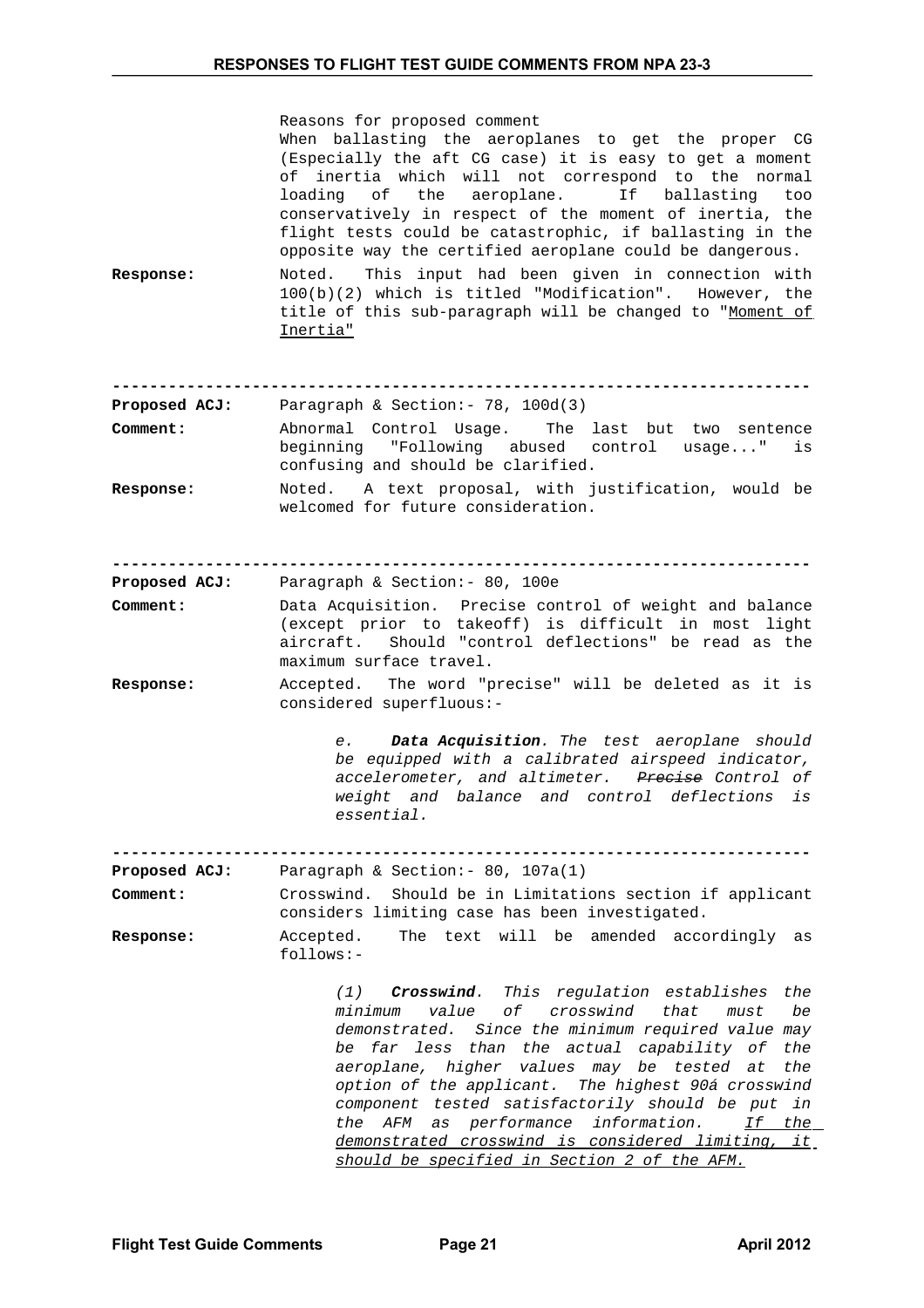**---------------------------------------------------------------------------**

**Proposed ACJ:** Paragraph & Section:- 82, 109. Section 23.239 Spray characteristic.

- **Comment:** Ideally JAR 23.239 should have a corresponding requirement for landplanes on flooded or slushy runways, or JAR 23.90l(d} should include reciprocating engines. In the absence of a requirement, it would still be useful if the ACJ included a reminder that it is highly undesirable for spray to impact on piston engine air intakes. Even if an engine doss not malfunction, there is a power loss associated with operation via alternate intakes with their deliberate temperature rise.
- **Response:** Accepted. The JAR 23 Study Group will investigate the need for an amendment to Sub-part E, or to the ACJ material, in a future NPA action.

**---------------------------------------------------------------------------**

- **Proposed ACJ:** Paragraph & Section: 85, 121b(3)(ii)(C) and 121b(3)(iii) **Comment:** Longitudinal Upset and Two-axis Upset. The ill-defined 6°-12° pitch upset and 15°-25° roll input ("appropriate to the type") are imported from Part 25. The numbers are the same, logically they should be changed to relate better to Part 23 aircraft, or, better still, explicitly defined. Fortunately, these manoeuvres tend not to be critical.
- **Response:** Noted. A text proposal, including substantiation, would be welcomed for future consideration.

**---------------------------------------------------------------------------**

**Proposed ACJ:** Paragraph & Section:- 87, 139c(4)

- **Comment:** Trim Failure Recognition. It is incompatible with the treatment of hardovers to assume zero recognition time for trim failures. No credit can be given for a 'headsin' visual warning of trim motion or failure, or for an audio if this routinely sounds with normal trim motion.
- **Response:** Accepted. The second and third sentences of this section will be deleted:-

*(4) Failure Warning. The first indication a pilot has of a trim runaway is a deviation from the intended flight path, abnormal control movements, or a warning from a reliable failure warning system. An aural or flashing visual warning signal (in clear view of the pilot), actuated by a trimin-motion system, is considered to give the pilot clear warning. Consequently, pilot recognition time is considered negligible with a trim-in-motion system. The following time delays after pilot recognition are considered appropriate:*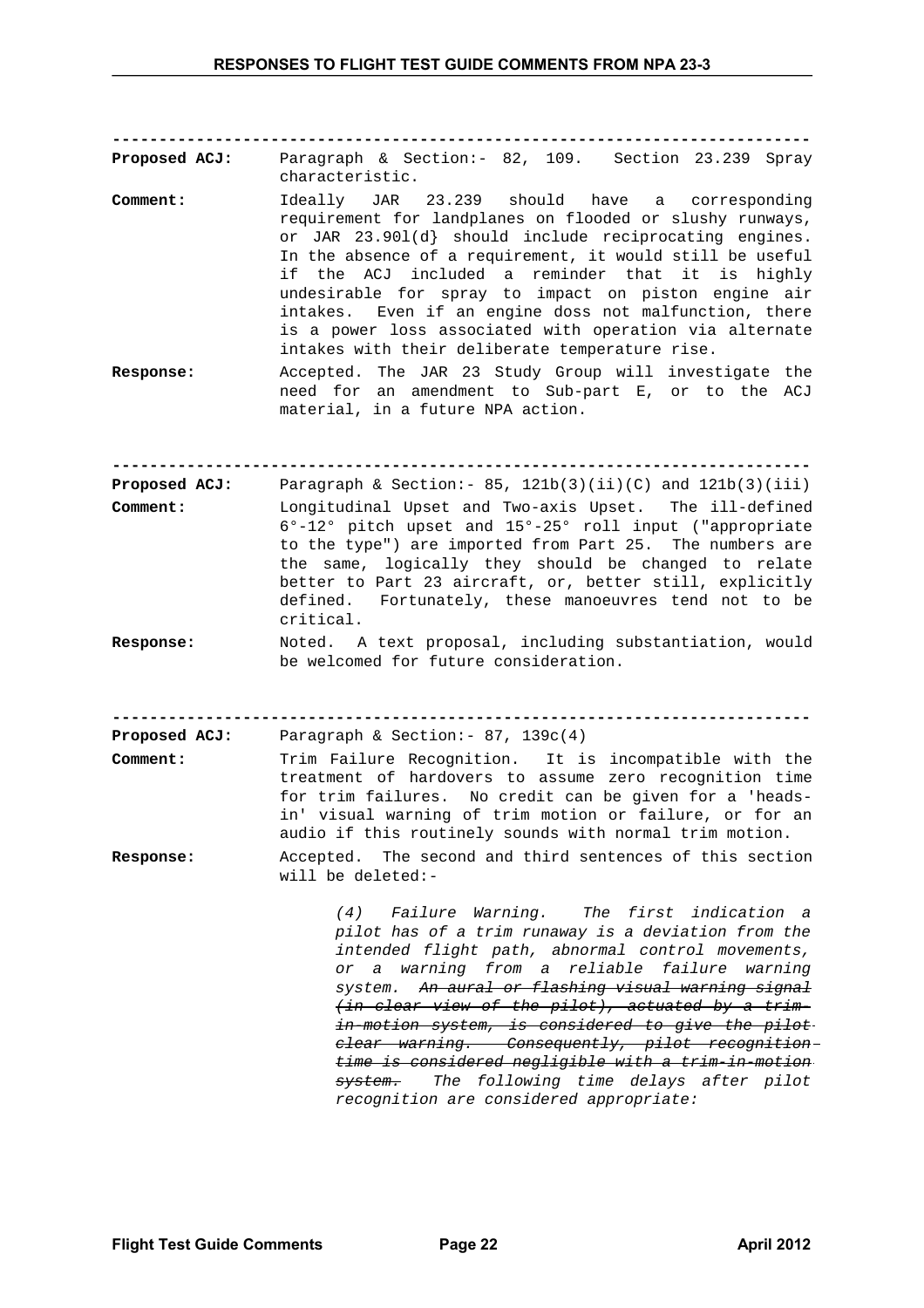| <b>Proposed ACJ:</b><br>Comment: | Paragraph & Section: - $88, 139c(5)$<br>Second Set of Controls. This is a requirement, and<br>should be progressed as such.                                                                                                                                                                                                                                                                                                                                                                                                                                                                                                                                                                                                                                                                                                                                                                                                                                                                                                                                                                                                        |
|----------------------------------|------------------------------------------------------------------------------------------------------------------------------------------------------------------------------------------------------------------------------------------------------------------------------------------------------------------------------------------------------------------------------------------------------------------------------------------------------------------------------------------------------------------------------------------------------------------------------------------------------------------------------------------------------------------------------------------------------------------------------------------------------------------------------------------------------------------------------------------------------------------------------------------------------------------------------------------------------------------------------------------------------------------------------------------------------------------------------------------------------------------------------------|
| Response:                        | accepted. This item is intended to give an<br>Not<br>interpretation of a quick-disconnect/interrupt switch<br>with an optional "Second Set of Controls" concept.                                                                                                                                                                                                                                                                                                                                                                                                                                                                                                                                                                                                                                                                                                                                                                                                                                                                                                                                                                   |
| <b>Proposed ACJ:</b>             | Paragraph & Section:- 90, 166., Section 23.831<br>ventilation.                                                                                                                                                                                                                                                                                                                                                                                                                                                                                                                                                                                                                                                                                                                                                                                                                                                                                                                                                                                                                                                                     |
| Comment:                         | Many of the tests listed are those that a manufacturer<br>would make in tracking down a CO problem, but even in<br>that case, some are not intelligently directed. The main<br>points: of ingress are:<br>Singles. Fuselage floor, including rear fuselage back to<br>the sternpost.<br>Twins. Wing roots forward and behind the main torsion<br>box.<br>All types. Cabin heater outlets to cockpit and cabin.<br>It is suggested that the table should be amended for<br>certification:<br>- to delete the glide tests as unproductive<br>- to include a test with flaps and gear down with power<br>for level flight, Although such configurations are not<br>maintained for long periods in normal operation, they can<br>involve bad CO ingress into the cabin inside the wing<br>leading edge or along the flap shrouds. on twins, if CO<br>levels are acceptable in the takeoff and landing approach<br>cases, there is not likely to be a problem in the cruise.<br>CO concentration measurements for certification purposes<br>need only be taken at crew face level and in front,<br>middle and rear cabin at face level. |
| Response:                        | Accepted. To make it clear that the matrix is only an<br>example, the text will be amended by adding:-                                                                                                                                                                                                                                                                                                                                                                                                                                                                                                                                                                                                                                                                                                                                                                                                                                                                                                                                                                                                                             |
|                                  | "A sample matrix for CO concentration is given in<br>$Fig. 166-1"$                                                                                                                                                                                                                                                                                                                                                                                                                                                                                                                                                                                                                                                                                                                                                                                                                                                                                                                                                                                                                                                                 |
|                                  | The proposed changes to the matrix will also be adopted.<br>The climb for twins will be required to be carried out<br>with one-engine-inoperative.                                                                                                                                                                                                                                                                                                                                                                                                                                                                                                                                                                                                                                                                                                                                                                                                                                                                                                                                                                                 |
| <b>Proposed ACJ:</b>             | Paragraph & Section: - 92, 190                                                                                                                                                                                                                                                                                                                                                                                                                                                                                                                                                                                                                                                                                                                                                                                                                                                                                                                                                                                                                                                                                                     |
| Comment:                         | Flight Test Guide has 3 pages on 23.903 and is written in<br>places like requirement material.                                                                                                                                                                                                                                                                                                                                                                                                                                                                                                                                                                                                                                                                                                                                                                                                                                                                                                                                                                                                                                     |
| Response:                        | This is not an harmonisation item.<br>The present<br>Noted.<br>text will be retained.                                                                                                                                                                                                                                                                                                                                                                                                                                                                                                                                                                                                                                                                                                                                                                                                                                                                                                                                                                                                                                              |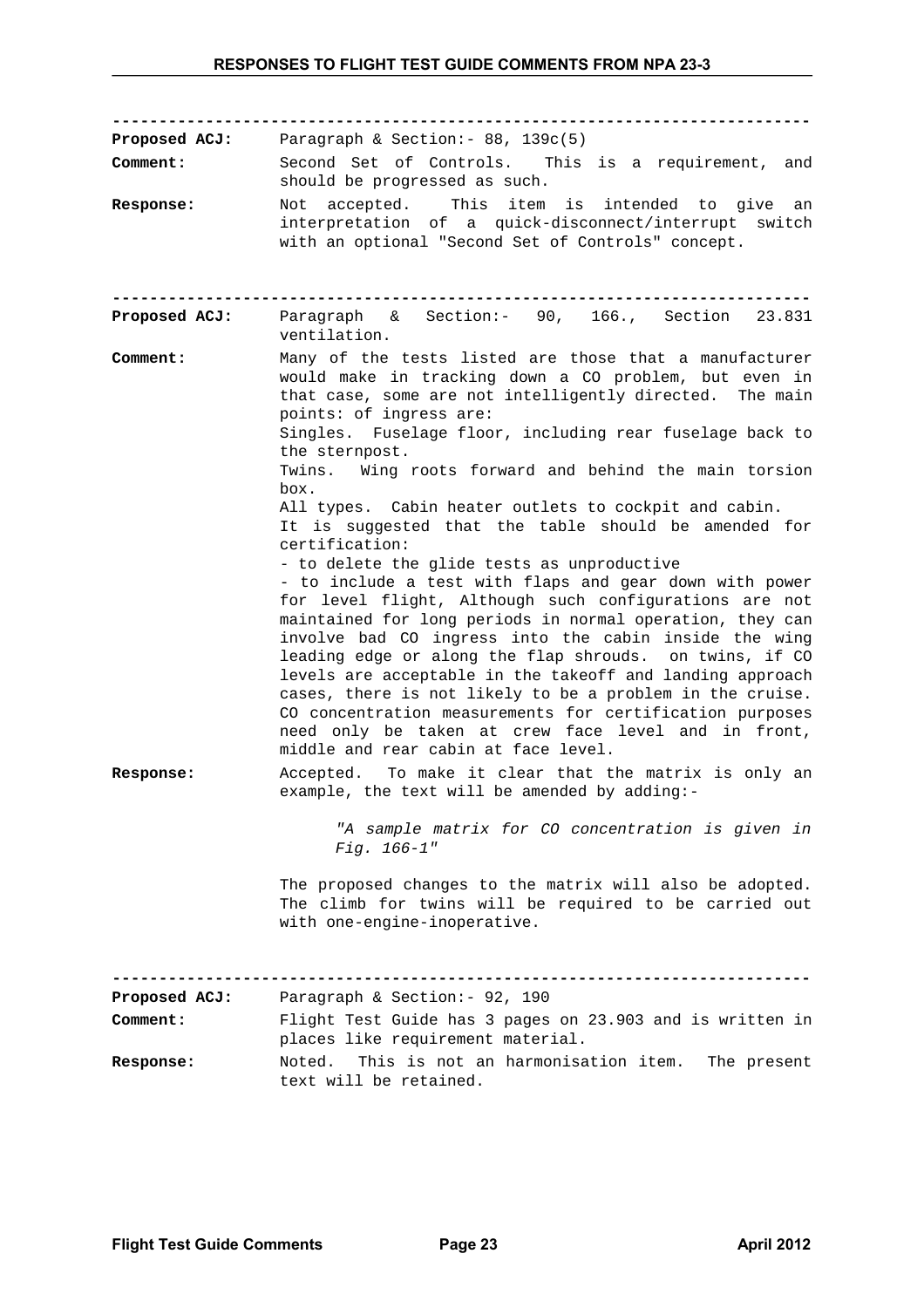**--------------------------------------------------------------------------- Proposed ACJ:** Paragraph & Section:- 92, 190. Section 23. 903 Engines. **Comment:** a(4) As JAR 23 does not encompass aircraft with more than 2 engines, this item is addressing total power loss. Brief total power loss, e.g. when both engines are feeding from a single tank which run dry, should be covered by ability to unfeather quickly once another tank has been selected, but the value of confronting the pilot with the drag of a windmilling propeller in this situation is not obvious. If there is concern about loss of vital ancillary services, that should be made clear and the procedure explained in the AFM.

**Response:** The intent of the comment, indicating that the benefit of the material for a twin-engine aeroplane is not obvious, is understood. For the time being, the text will be deleted, and the item declared as "RESERVED".

**--------------------------------------------------------------------------- Proposed ACJ:** Paragraph & Section:- 95, 193 a

- **Comment:** On page ACJ-95, paragraph 193.a. would be improved texturally if the words "not acceptable" in both sentences were to be replaced by the more usual word "unacceptable".
- **Response:** Accepted. The proposed text will be amended to read as follows:-

*a. Explanation. This regulation ... without an appreciable and not acceptable unacceptable loss of power ... . A not acceptable An unacceptable loss of power may depend...*

**---------------------------------------------------------------------------**

| <b>Proposed ACJ:</b> | Paragraph & Section: - 95, 194(b)                                                                                                                                                                                                                                                                                                                                                                                                                                                                                                                   |  |  |  |
|----------------------|-----------------------------------------------------------------------------------------------------------------------------------------------------------------------------------------------------------------------------------------------------------------------------------------------------------------------------------------------------------------------------------------------------------------------------------------------------------------------------------------------------------------------------------------------------|--|--|--|
| Comment:             | Sub-paragraph $194.b.(12)$ is associated with $23.933(a)(1)$<br>(ii) which addresses turbojet / turbofan thrust reversers<br>but the whole of 194.b. commences with the words<br>"Reverse thrust propeller installations may be approved<br>provided  etc. ". It appears that much of the<br>other sub-paragraphs. of 194.b. might be equally<br>relevant for turbojet / turbofan thrust reversers and it<br>is suggested therefore that the text at 194.b. should be<br>changed to $:$ -<br>"Procedures. Installations of reversing systems may be |  |  |  |
| Response:            | Accepted. The text will be amended to read:-                                                                                                                                                                                                                                                                                                                                                                                                                                                                                                        |  |  |  |

*b. Procedures. Reverse thrust Reversing systems may be ... (9)(ii) The propeller/engine does not overspeed during and after the propeller reversing operation*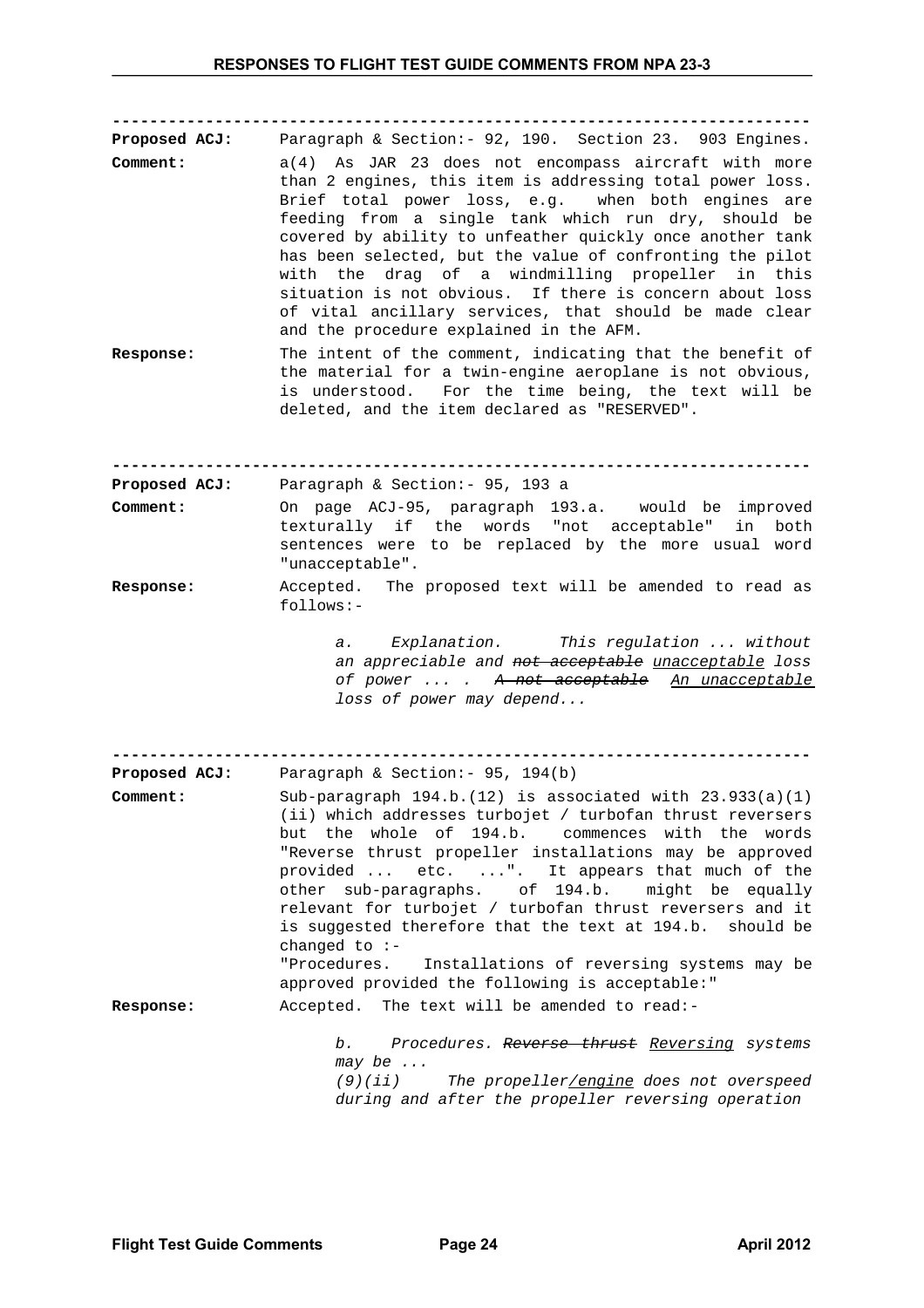**---------------------------------------------------------------------------**

Paragraph & Section:- 99, 247/248. Sections 23.10451 &

- 1047 Cooling test procedures **Comment:** The ACJ should not perpetuate the lax cooling requirements of FAR 23. These allow cooling climbs to be started airborne, flaps and gear retracted, in a 75% power cruise. The procedures Proposed for turbine engined singles in Section 23.1045a(8) and for twins in the event of engine failure in a(9), which involve climb from takeoff represent the real worst case. It is not rational to propose two standards. **Response:** Not accepted. Although a climb from take-off is not
- necessarily always the worst case for reciprocating engine powered aeroplanes, it will remain as being an acceptable means of compliance

**---------------------------------------------------------------------------** Proposed ACJ: Paragraph & Section:- 104, 256. Section 23.1093 Induction System icing protection

- **Comment:** a. Reciprocating engines.
- All cases (l-5) in JAR 23.l093(a) specify the engine power to be set for the test. It has been accepted in the past, in line with the requirement, that these tests are done at 75% power. This also accords with reality which is that the cruise at partial power is when ice most readily builds up on the butterfly valve. The extra tests involving powers above and below that specified in the requirement in JAR 23.l093(a) are not consistent with the requirement. Nor has service experience shown the need to modify the requirement. It is believed that the required temperature rises, measured at 75% power in level flight have been found satisfactorily to protect against carburettor icing in all cruise conditions.
- **Response:** Rejected. The comment is not understood, since neither the proposed advisory material nor the existing requirement texts require power settings higher than 75%.

**--------------------------------------------------------------------------- Proposed ACJ:** Paragraph & Section:- 118, 289b **Comment:** Speed Warning Device. The proposed FTG words are not helpful in interpreting "minimise". They also confuse nuisance inherent in the design and its tolerances (which is what the requirement is about) and nuisance due to failure, i.e. reliability, (which is a completely separate issue). **Response:** The comment is noted. A text proposal, including substantiation, would be welcomed for future consideration.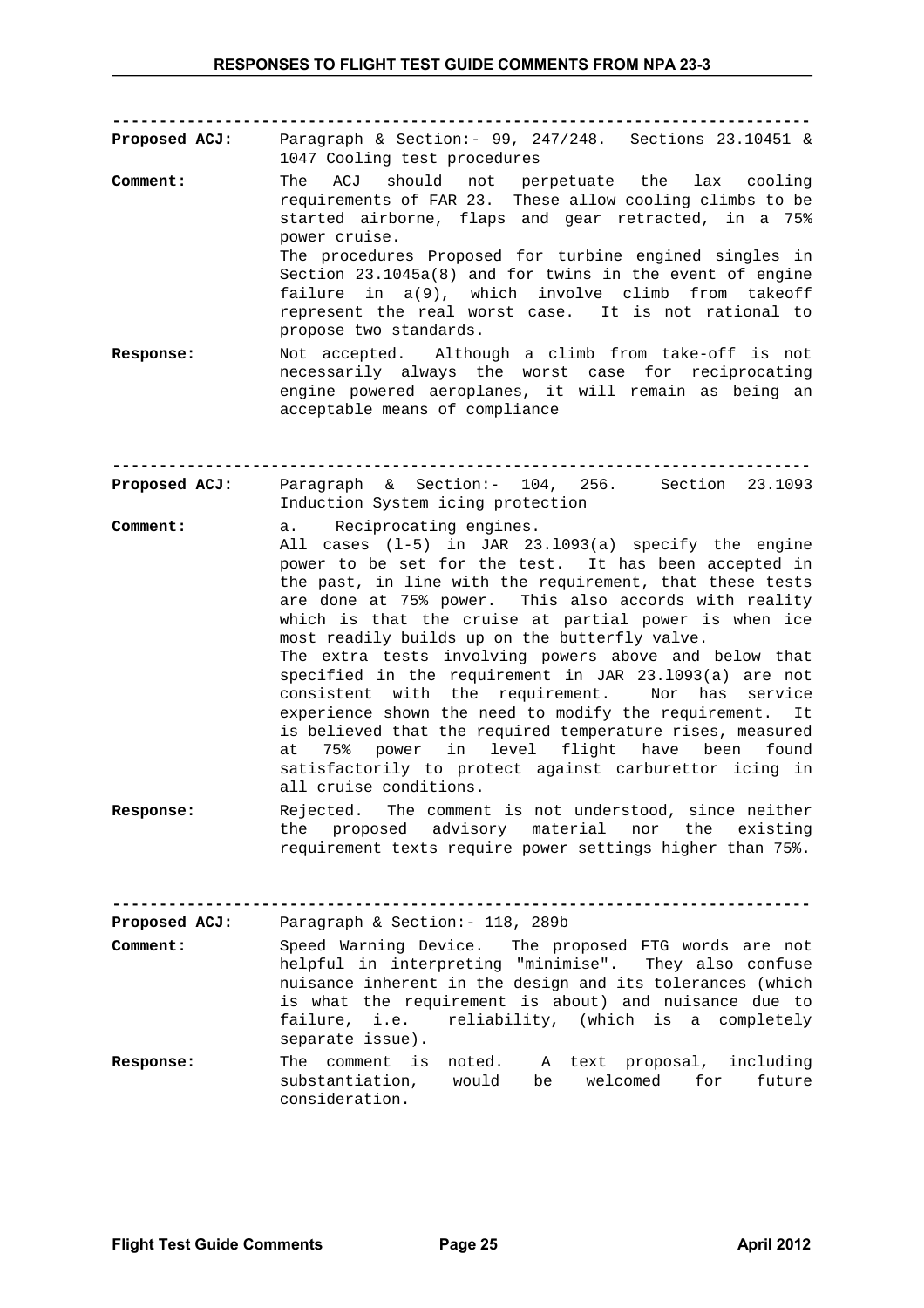**---------------------------------------------------------------------------**

| Proposed ACJ:                    | Paragraph & Section: - 122, 320                                                                                                                                                                                                                                                                                                                                                                                                                                                                                                                                                                                                                                                                                                                                                                                                                                                                                                                                                                                                                                                   |
|----------------------------------|-----------------------------------------------------------------------------------------------------------------------------------------------------------------------------------------------------------------------------------------------------------------------------------------------------------------------------------------------------------------------------------------------------------------------------------------------------------------------------------------------------------------------------------------------------------------------------------------------------------------------------------------------------------------------------------------------------------------------------------------------------------------------------------------------------------------------------------------------------------------------------------------------------------------------------------------------------------------------------------------------------------------------------------------------------------------------------------|
| Comment:                         | The wording used reflects the standard of<br>23.1353<br>It is recommended that it is replaced by the<br>BCAR 23.<br>new proposed wording for the ACJ which is discussed in<br>the comment on ACJ 23.1353. This will then reflect<br>current practice.                                                                                                                                                                                                                                                                                                                                                                                                                                                                                                                                                                                                                                                                                                                                                                                                                             |
| Response:                        | Accepted. The proposed modified wording is supported as<br>being more precise and will be proposed as follows:-                                                                                                                                                                                                                                                                                                                                                                                                                                                                                                                                                                                                                                                                                                                                                                                                                                                                                                                                                                   |
|                                  | <u> "When ascertaining that the installed aeroplane</u><br>battery capacity is adequate for compliance with<br>23.1351(h) account should be taken of any services<br><u>or equipment essential for the continued safe</u><br>flight and landing of the particular aeroplane in<br>accordance with the approved emergency procedures<br>in any approved condition of operation.<br>and<br>Account should also be taken of those services<br>which cannot readily be shed. In order to ensure<br>that services will function adequately for the<br>prescribed period, the duration of battery supply<br>should normally be based on a battery capacity of<br>72% of the nameplate rated capacity at the one hour<br>rate. This figure takes into consideration the<br>battery state of charge, the minimum capacity<br>permitted during service life and the battery<br>efficiency and is based on a battery capacity of<br>80% of the nameplate rated capacity, at the one<br>hour rate, and a 90% state of charge." Recognition<br>time may depend on the kind of warning system. |
|                                  |                                                                                                                                                                                                                                                                                                                                                                                                                                                                                                                                                                                                                                                                                                                                                                                                                                                                                                                                                                                                                                                                                   |
| <b>Proposed ACJ:</b><br>Comment: | Paragraph & Section: - 129, 410<br>Handbook.<br>There are<br>problems with the<br>GAMA<br><b>GAMA</b>                                                                                                                                                                                                                                                                                                                                                                                                                                                                                                                                                                                                                                                                                                                                                                                                                                                                                                                                                                             |
|                                  | handbook, in respect of the specific statements regarding<br>approval status of parts of the document. These have to<br>be corrected.                                                                                                                                                                                                                                                                                                                                                                                                                                                                                                                                                                                                                                                                                                                                                                                                                                                                                                                                             |
| Response:                        | Not accepted. The material of GAMA Handbook Spec. is<br>intended to be reviewed and adapted for JAR 23 by the JAR<br>23 Flight sub-group.                                                                                                                                                                                                                                                                                                                                                                                                                                                                                                                                                                                                                                                                                                                                                                                                                                                                                                                                         |
| <b>Proposed ACJ:</b>             | Paragraph & Section:- 129, 410, 411, 412, 413 & 414,<br>23.1581, 23.1583, 23.1585, 23.1587 & 23.1589                                                                                                                                                                                                                                                                                                                                                                                                                                                                                                                                                                                                                                                                                                                                                                                                                                                                                                                                                                              |
| Comment:                         | These Sections should be removed because the ACJ has not<br>yet been drafted and this is pre-empting anything that<br>may be decided later.<br>There are fundamental issues<br>Sections<br>involved<br>in<br>these<br>which<br>need<br>thorough<br>consideration before they are written into an ACJ. One<br>such issue is whether, in Section $23.1581(b)(2)$ , it is<br>acceptable to have a mixture of approved and unapproved<br>material without segregation or identification. This is<br>not something we would favour.                                                                                                                                                                                                                                                                                                                                                                                                                                                                                                                                                    |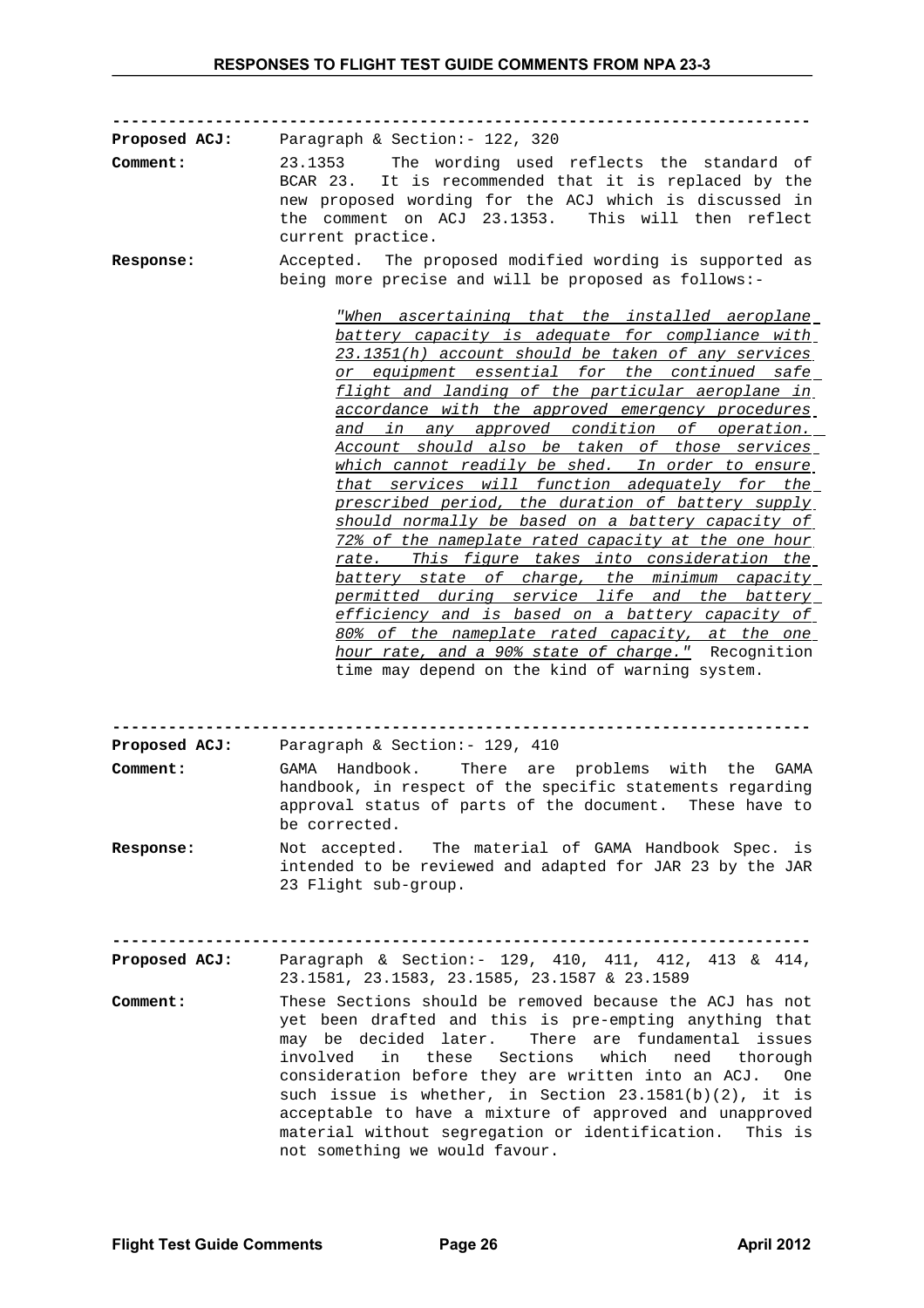|  |  |  |  |                                                        |  |  | Another concern is whether there should be any controls |
|--|--|--|--|--------------------------------------------------------|--|--|---------------------------------------------------------|
|  |  |  |  | on the use of Electronic Checklists (Section 23.1585). |  |  |                                                         |

**Response:** Partially accepted. This Section is unchanged from FAR 23 Flight Test Guide and has been current practice since 1975. The present exercise was to adopt as much of the FAR 23 Flight Test Guide for JAR 23 as feasible. Necessary improvements will be undertaken by future NPA actions.

**--------------------------------------------------------------------------- ---------------------------------------------------------------------------**

**1 Proposed ACJ:** ACJ 23.1581(a)(3) Explanatory Note

**2 Proposed ACJ:** ACJ 23.1585(a) Explanatory Note

- **Comment 1:** It is not appropriate to rely on the GAMA Spec. 1, which refers specifically to the FAA and FARs, without serious consideration. The task of drafting this ACJ should be referred to the Flight Manuals Working Group which has experience of Flight Manuals and has already produced an AMJ on the subject for JAR-25.
- **Comment 2:** If one was looking for an interpretation of the Flight Manual term "abnormal", one would not immediately think to look in a Flight Test Guide which then refers you on the GAMA Spec.1.
- **Response (1+2):** Not accepted. The proposal to bring this task to the JAR 25 AFM Working Group is not supported. For general aviation aeroplane, a comprehensive Operating Instruction (e.g. POH) is necessary for safety reasons. For Part 25 aeroplanes, the AFM is primarily a basis for a company-specific operating instructions to be prepared by the operator and approved by the Authority. Furthermore, for Part 25 aeroplanes, type ratings are required, for which Training Manuals are also produced. Specialist consideration within the JAR 23 Study Group of existing AFM-ACJ material will be undertaken as a priority action item.

**--------------------------------------------------------------------------- Proposed ACJ:** Paragraph & Section:- App. 17, Appendix 1

| FIUNUJUU MUJ.    |                                                                                                                               |
|------------------|-------------------------------------------------------------------------------------------------------------------------------|
| <b>Comment:</b>  | Power Reduction. The omission of a normally aspirated,<br>fixed pitch power reduction method is a significant<br>shortcoming. |
| <b>Response:</b> | Noted. A text proposal, with justification, would be<br>welcomed for future consideration.                                    |

**---------------------------------------------------------------------------** Paragraph & Section:- App. 7, Appendix 7. **Comment:** USEFUL INFORMATION "International" standard atmosphere data should be included in place of the US standard data. **Response:** Accepted. A harmonised version will be introduced.